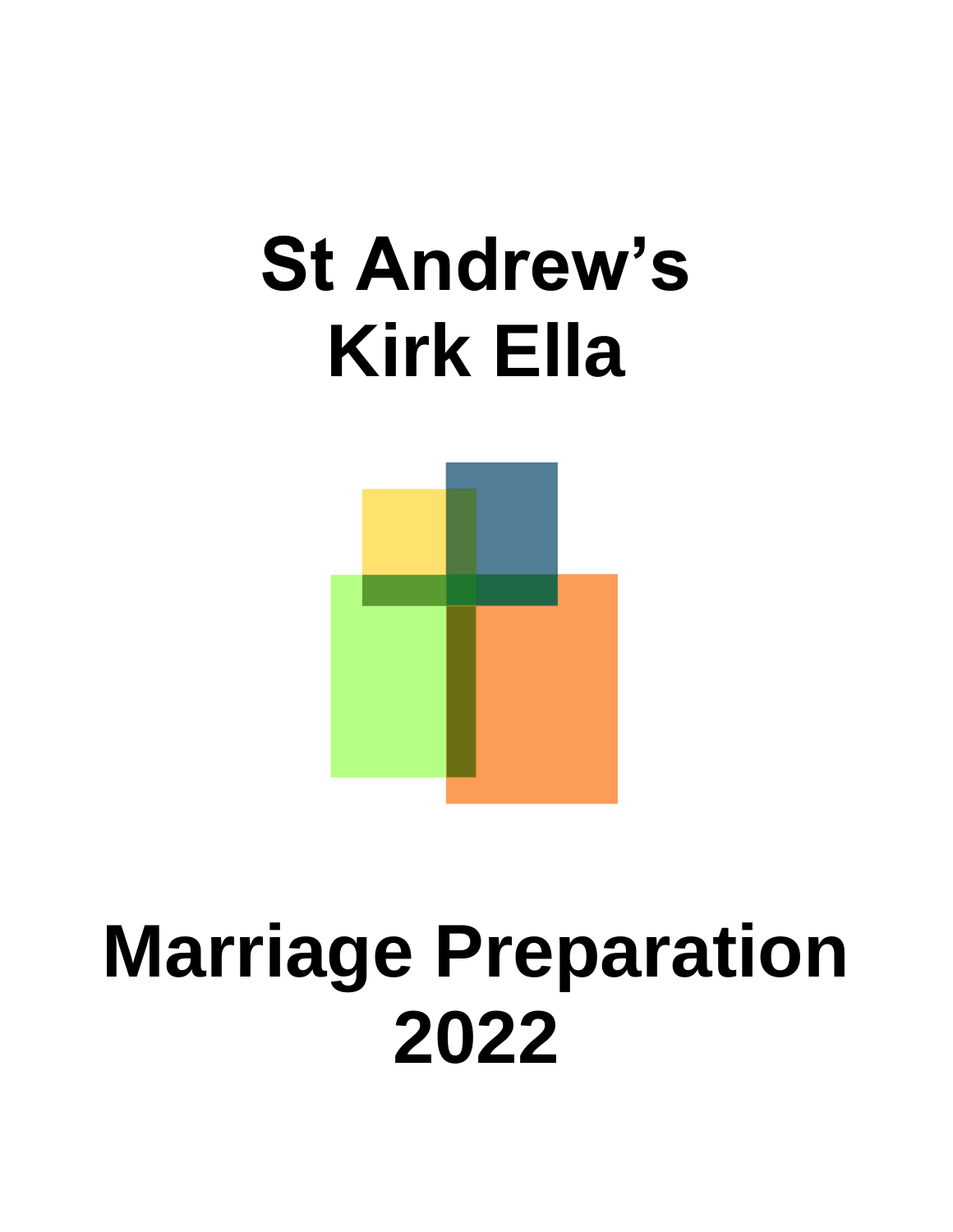# **Table for Contents**

| Website                               | 3              |
|---------------------------------------|----------------|
|                                       | 3              |
| Up-to-date Details                    |                |
| <b>Application Form for Marriage</b>  | 3              |
| <b>Passport Details</b>               | $\overline{4}$ |
| <b>Wedding Fees</b>                   | $\overline{4}$ |
| <b>Marriage Service</b>               | 4              |
| <b>Bible Readings</b>                 | 5              |
| <b>Wedding Hymns and Music</b>        | 11             |
| <b>Imported Singers and Musicians</b> | 20             |
| Organist                              | 21             |
| <b>Bells</b>                          | 21             |
| Rehearsal                             | 21             |
| <b>Car Parking</b>                    | 21             |
| Seating arrangements                  | 21             |
| <b>Wedding Flowers</b>                | 22             |
| Crèche                                | 23             |
| Photographers                         | 23             |
| Video                                 | 23             |
| Confetti                              | 23             |
| <b>Wedding Checklist</b>              | 24             |
| <b>Useful numbers</b>                 | 24             |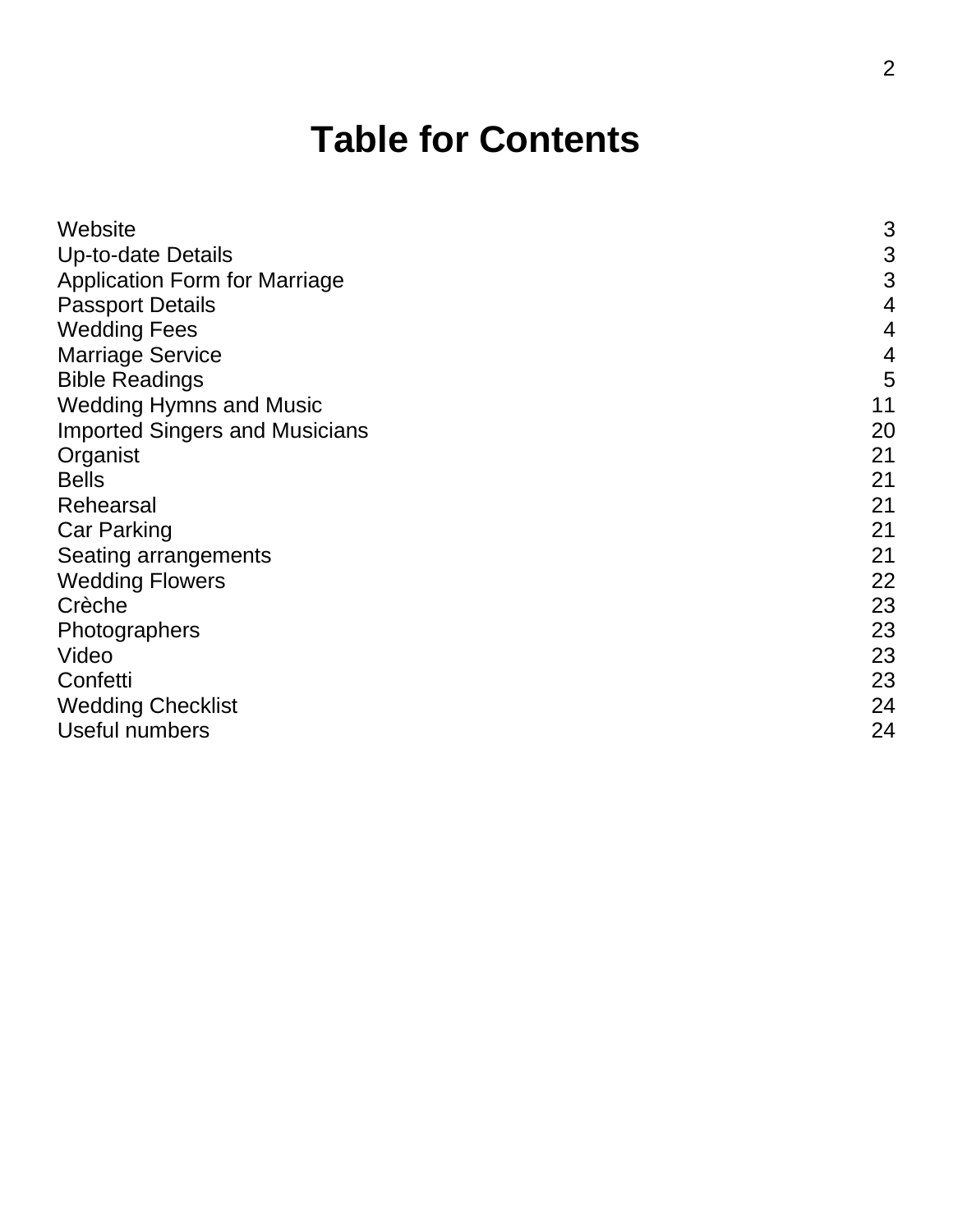# **Website**

Do have a look at our website – [www.kirkellachurch.com.](http://www.kirkellachurch.com/) It will give you lots of information about what is happening at St Andrew's. Also, if you need another copy of this booklet you will find it in the 'About us' tab under 'Getting married at St Andrew's'.



# **Up-to-date details**

As it is now a few months since you booked your wedding date with us, it would be helpful if you could complete the 'Up-to-date details' form – Appendix 1 – and return it to us this evening.

# **Application Form for Marriage**

In order for us to complete the Banns and Marriage documents we need certain information from you. It is *critical* that this is *accurate and must agree with your passport*. These will be the details on your marriage certificate. An example of how to complete the application form is shown in Appendix 2a. The application form is Appendix 2b.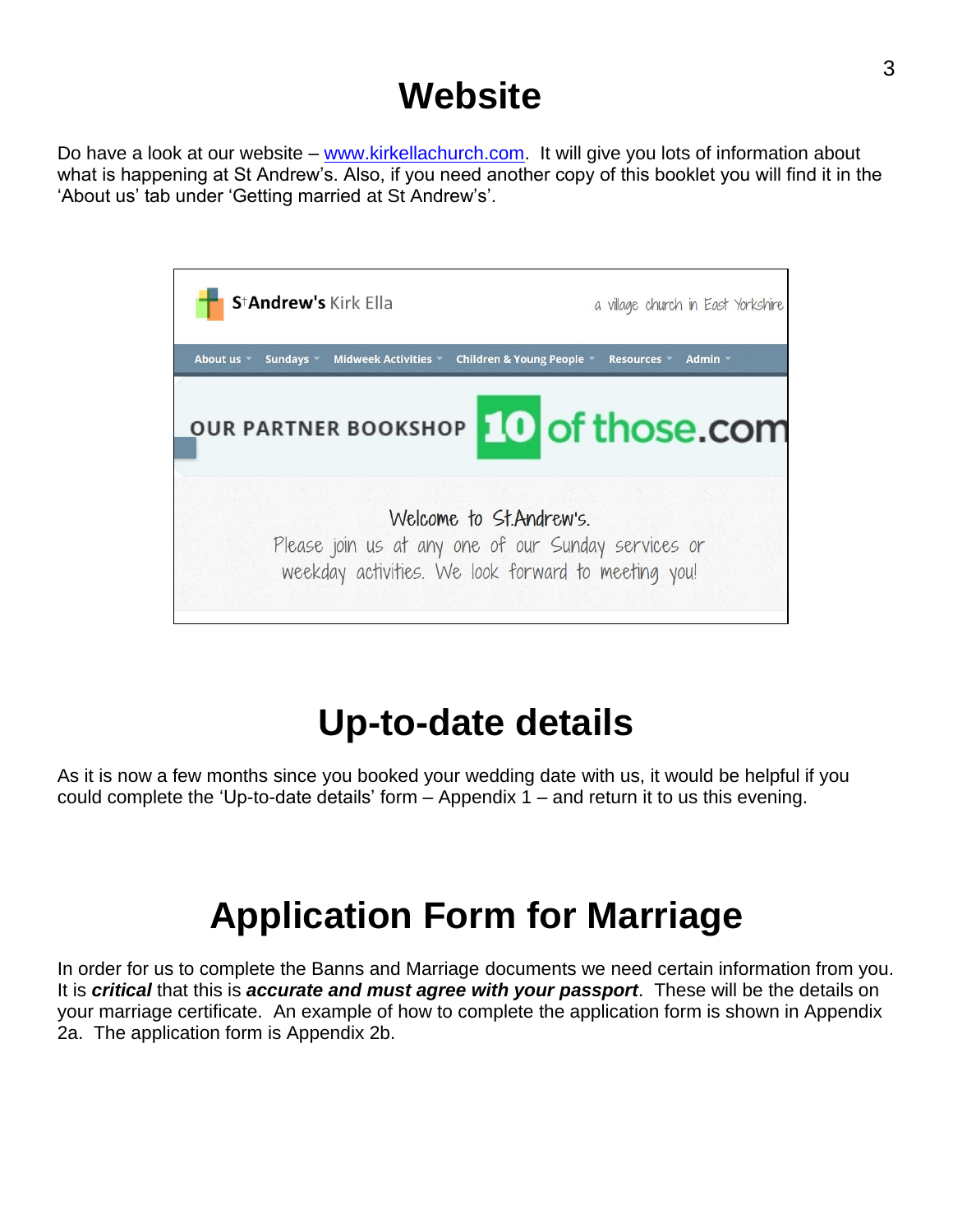# **Passport Details**

Recently there have been changes to the Marriage Law which now requires all British citizens who are to be married by the publication of banns, to produce evidence to show that they are EEA nationals. We have to comply with this law, so we need to check your passport. This form is Appendix 3.

# **Wedding Fees**

The table of fees for 2022 weddings can be found at Appendix 4.

# **Marriage Service**

Music on the way in: \_\_\_\_\_\_\_\_\_\_\_\_\_\_\_\_\_\_\_\_\_\_\_\_\_\_\_\_\_\_\_\_\_\_

*What happens next depends on how many hymns you choose . . .* 

| Two hymns<br>Hymn 1<br>Marriage<br><b>Bible Reading</b><br>Talk<br>Prayers | Three hymns<br>Marriage<br>Hymn 2<br><b>Bible Reading</b><br>Talk<br>Prayers<br>Hymn 3 | Four hymns<br>Marriage<br><b>Bible Reading</b><br>Talk<br>Prayers |
|----------------------------------------------------------------------------|----------------------------------------------------------------------------------------|-------------------------------------------------------------------|
|----------------------------------------------------------------------------|----------------------------------------------------------------------------------------|-------------------------------------------------------------------|

Music during the signing of the registers: \_\_\_\_\_\_\_\_\_\_\_\_\_\_\_\_\_\_\_\_\_\_\_\_\_\_\_\_\_\_\_\_\_\_\_\_\_\_\_\_\_\_\_\_

Music on the way out: \_\_\_\_\_\_\_\_\_\_\_\_\_\_\_\_\_\_\_\_\_\_\_\_\_\_\_\_\_\_\_\_\_\_\_\_\_\_\_\_\_\_\_\_\_\_\_\_\_\_\_\_\_\_\_\_\_\_\_

Sample service sheets can be found in Appendix 5a, 5b and 5c.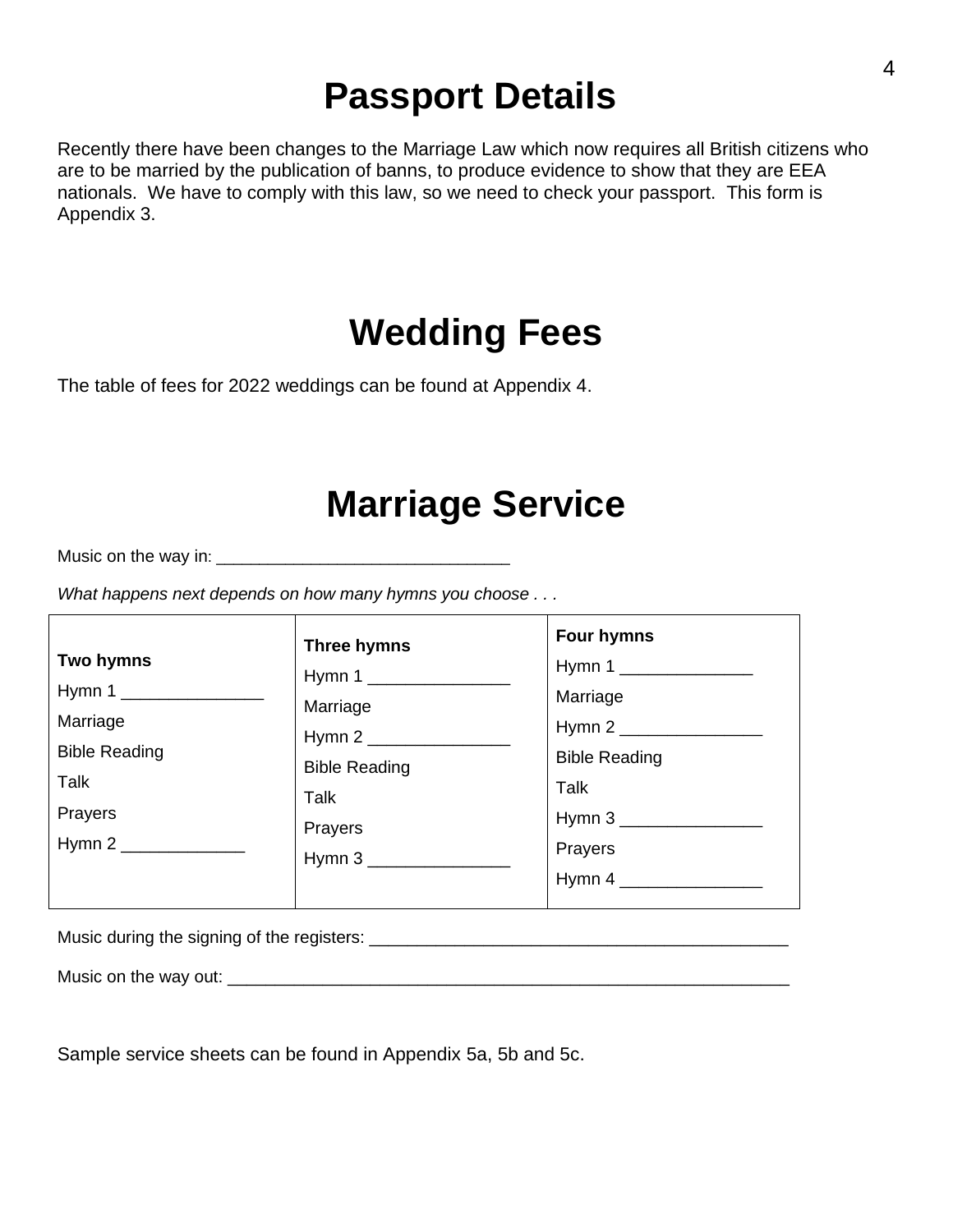# **Bible Readings Suitable for a Wedding Service**

#### *Bible reading suggestions*

Here is a selection of bible readings which are suitable for a wedding service. You are welcome to choose other bible readings in discussion with us – but here's a good starting point. As your marriage service is a church service, the only readings that are permitted are from the Bible. If you have a poem that is special to you both, we suggest that you have this read at your reception or you have it printed at the back of your service sheet for your guests to read in their own time.

# **Old Testament**

### *Genesis 1.26-28*

<sup>26</sup>Then God said, "Let us make man in our image, in our likeness, and let them rule over the fish of the sea and the birds of the air, over the livestock, over all the earth, and over all the creatures that move along the ground."

#### <sup>27</sup> So God created man in his own image,

in the image of God he created him; male and female he created them.

 $^{28}$ God blessed them and said to them, "Be fruitful and increase in number; fill the earth and subdue it. Rule over the fish of the sea and the birds of the air and over every living creature that moves on the ground." (NIV)

### *Genesis 2.20b-25*

 $^{22}$ But for Adam no suitable helper was found.  $^{21}$ So the LORD God caused the man to fall into a deep sleep; and while he was sleeping, he took one of the man's ribs and closed up the place with flesh. <sup>22</sup>Then the LORD God made a woman from the rib he had taken out of the man, and he brought her to the man.

 $23$ The man said,

"This is now bone of my bones and flesh of my flesh; she shall be called 'woman,' for she was taken out of man."

 $24$ For this reason a man will leave his father and mother and be united to his wife, and they will become one flesh.

<sup>25</sup>The man and his wife were both naked, and they felt no shame. (NIV)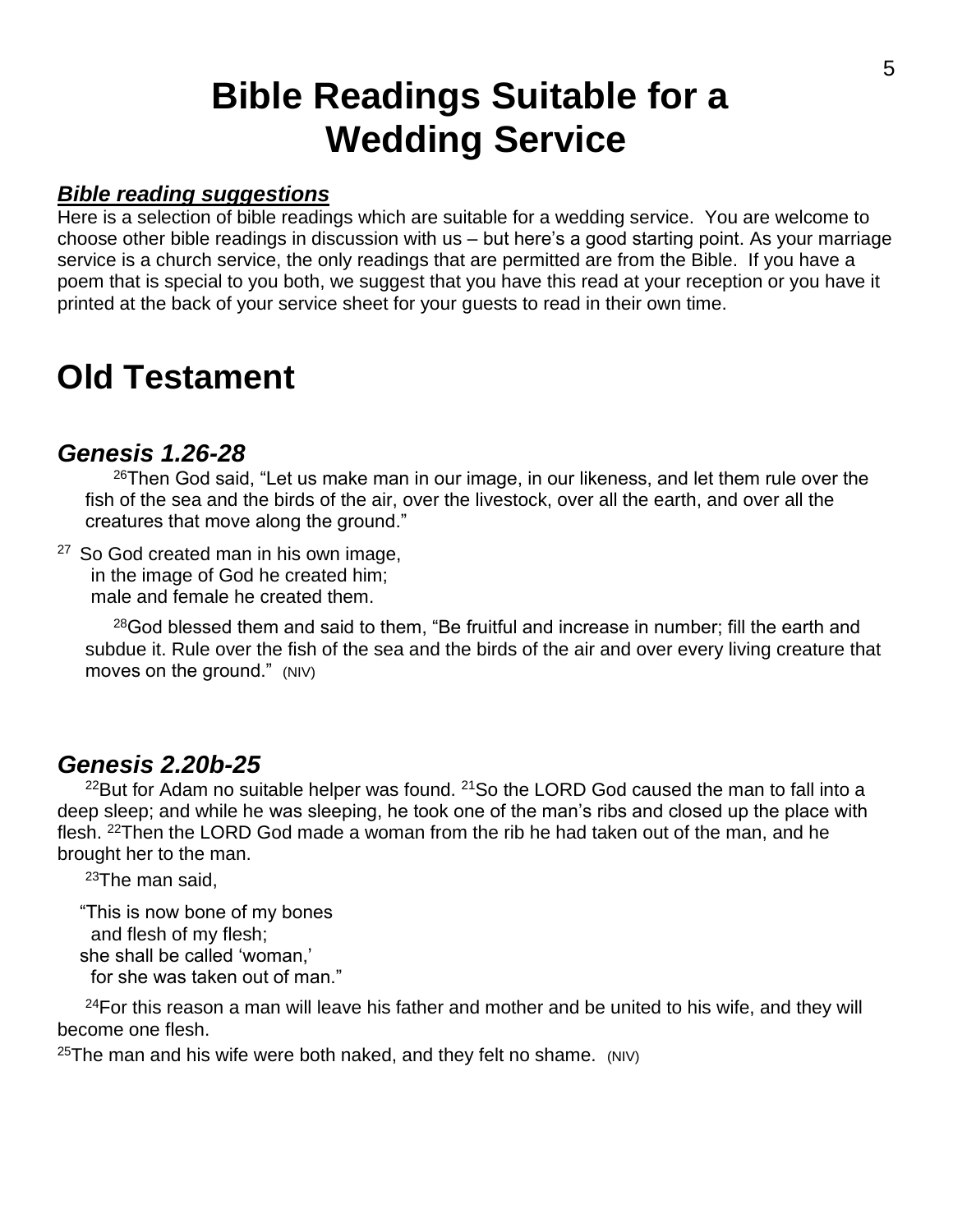### *Ecclesiastes 4.7-12*

<sup>7</sup>Again I saw something meaningless under the sun:

<sup>8</sup> There was a man all alone; he had neither son nor brother. There was no end to his toil, yet his eyes were not content with his wealth. "For whom am I toiling," he asked, "and why am I depriving myself of enjoyment?" This too is meaningless a miserable business!

 $9$  Two are better than one, because they have a good return for their work: <sup>10</sup> If one falls down,

his friend can help him up. But pity the man who falls and has no one to help him up!

<sup>11</sup> Also, if two lie down together, they will keep warm. But how can one keep warm alone?

 $12$  Though one may be overpowered, two can defend themselves. A cord of three strands is not quickly broken. (NIV)

### *Jeremiah 31.31 -34*

 $31$  "The time is coming," declares the LORD, "when I will make a new covenant with the house of Israel and with the house of Judah. <sup>32</sup> It will not be like the covenant I made with their forefathers when I took them by the hand to lead them out of Egypt, because they broke my covenant, though I was a husband to them," declares the LORD.  $33$  "This is the covenant I will make with the house of Israel after that time," declares the LORD. "I will put my law in their minds and write it on their hearts. I will be their God, and they will be my people.  $34$  No longer will a man teach his neighbour, or a man his brother, saying, 'Know the LORD,' because they will all know me, from the least of them to the greatest," declares the LORD. "For I will forgive their wi ckedness and will remember their sins no more." (NIV)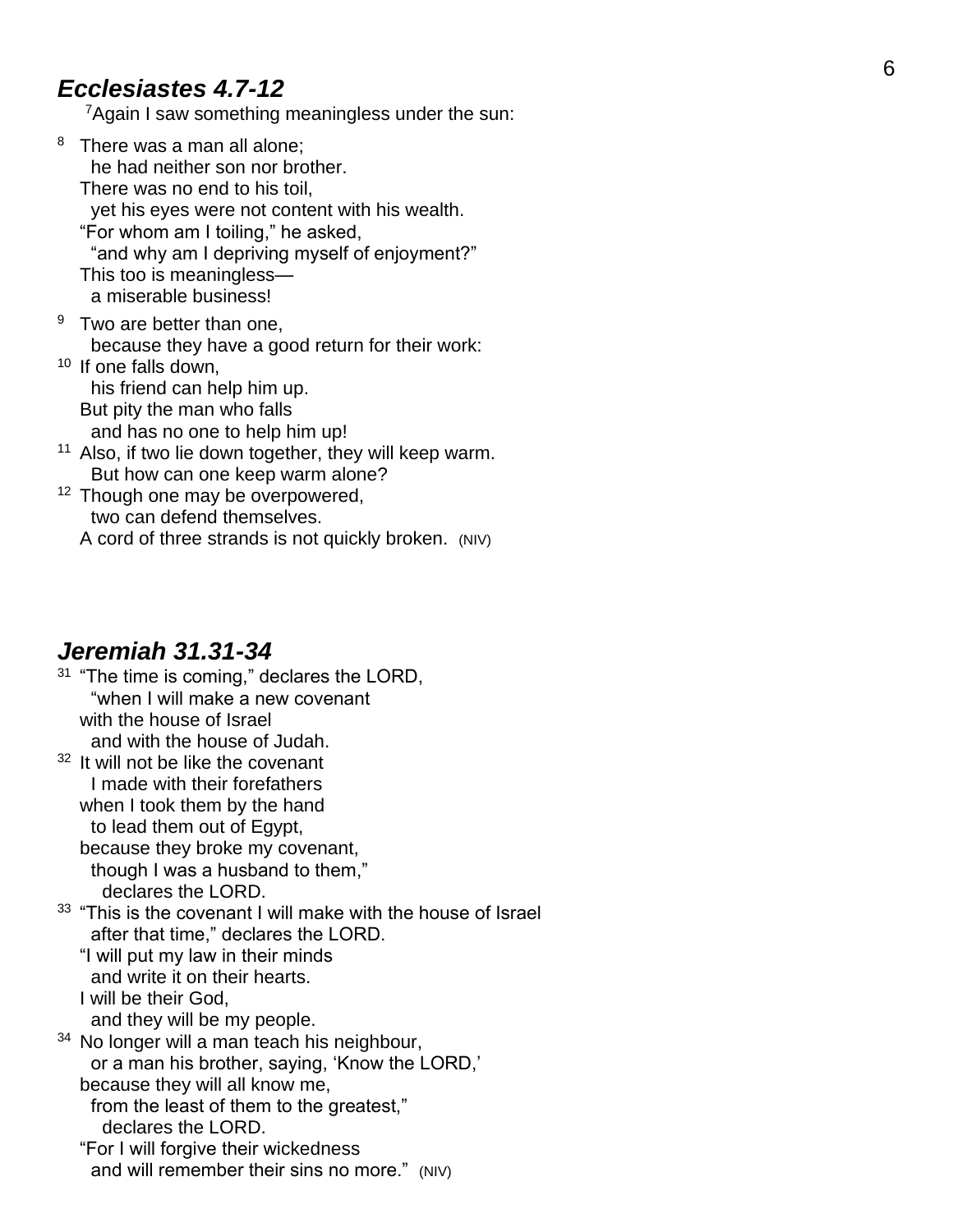## **New Testament**

#### *John 2.1-11*

 $1$ On the third day a wedding took place at Cana in Galilee. Jesus' mother was there,  $2$  and Jesus and his disciples had also been invited to the wedding. <sup>3</sup>When the wine was gone, Jesus' mother said to him, "They have no more wine."

4 "Dear woman, why do you involve me?" Jesus replied. "My time has not yet come."

<sup>5</sup>His mother said to the servants, "Do whatever he tells you."

<sup>6</sup>Nearby stood six stone water jars, the kind used by the Jews for ceremonial washing, each holding from twenty to thirty gallons.

 $7$ Jesus said to the servants, "Fill the jars with water"; so they filled them to the brim.

 $8$ Then he told them, "Now draw some out and take it to the master of the banquet."

They did so, <sup>9</sup>and the master of the banquet tasted the water that had been turned into wine. He did not realize where it had come from, though the servants who had drawn the water knew. Then he called the bridegroom aside <sup>10</sup>and said, "Everyone brings out the choice wine first and then the cheaper wine after the guests have had too much to drink; but you have saved the best till now."

<sup>11</sup>This, the first of his miraculous signs, Jesus performed at Cana in Galilee. He thus revealed his glory, and his disciples put their faith in him. (NIV)

### *John 15.1-8*

*Jesus said to his disciples:*

 $1<sup>4</sup>$  am the true vine, and my Father is the gardener. <sup>2</sup>He cuts off every branch in me that bears no fruit, while every branch that does bear fruit he prunes so that it will be even more fruitful. <sup>3</sup>You are already clean because of the word I have spoken to you. <sup>4</sup>Remain in me, and I will remain in you. No branch can bear fruit by itself; it must remain in the vine. Neither can you bear fruit unless you remain in me.

<sup>5"</sup>l am the vine; you are the branches. If a man remains in me and I in him, he will bear much fruit; apart from me you can do nothing. <sup>6</sup>lf anyone does not remain in me, he is like a branch that is thrown away and withers; such branches are picked up, thrown into the fire and burned. <sup>7</sup>If you remain in me and my words remain in you, ask whatever you wish, and it will be given you. <sup>8</sup>This is to my Father's glory, that you bear much fruit, showing yourselves to be my disciples. (NIV)

### *John 15.9-17*

Jesus said to his disciples:

<sup>9</sup> As the Father has loved me, so have I loved you. Now remain in my love. <sup>10</sup>If you obey my commands, you will remain in my love, just as I have obeyed my Father's commands and remain in his love. <sup>11</sup>I have told you this so that my joy may be in you and that your joy may be complete. <sup>12</sup>My command is this: Love each other as I have loved you. <sup>13</sup>Greater love has no one than this, that he lay down his life for his friends. <sup>14</sup> You are my friends if you do what I command. <sup>15</sup> I no longer call you servants, because a servant does not know his master's business. Instead, I have called you friends, for everything that I learned from my Father I have made known to you. <sup>16</sup>You did not choose me, but I chose you and appointed you to go and bear fruit—fruit that will last. Then the Father will give you whatever you ask in my name. <sup>17</sup>This is my command: Love each other. (NIV)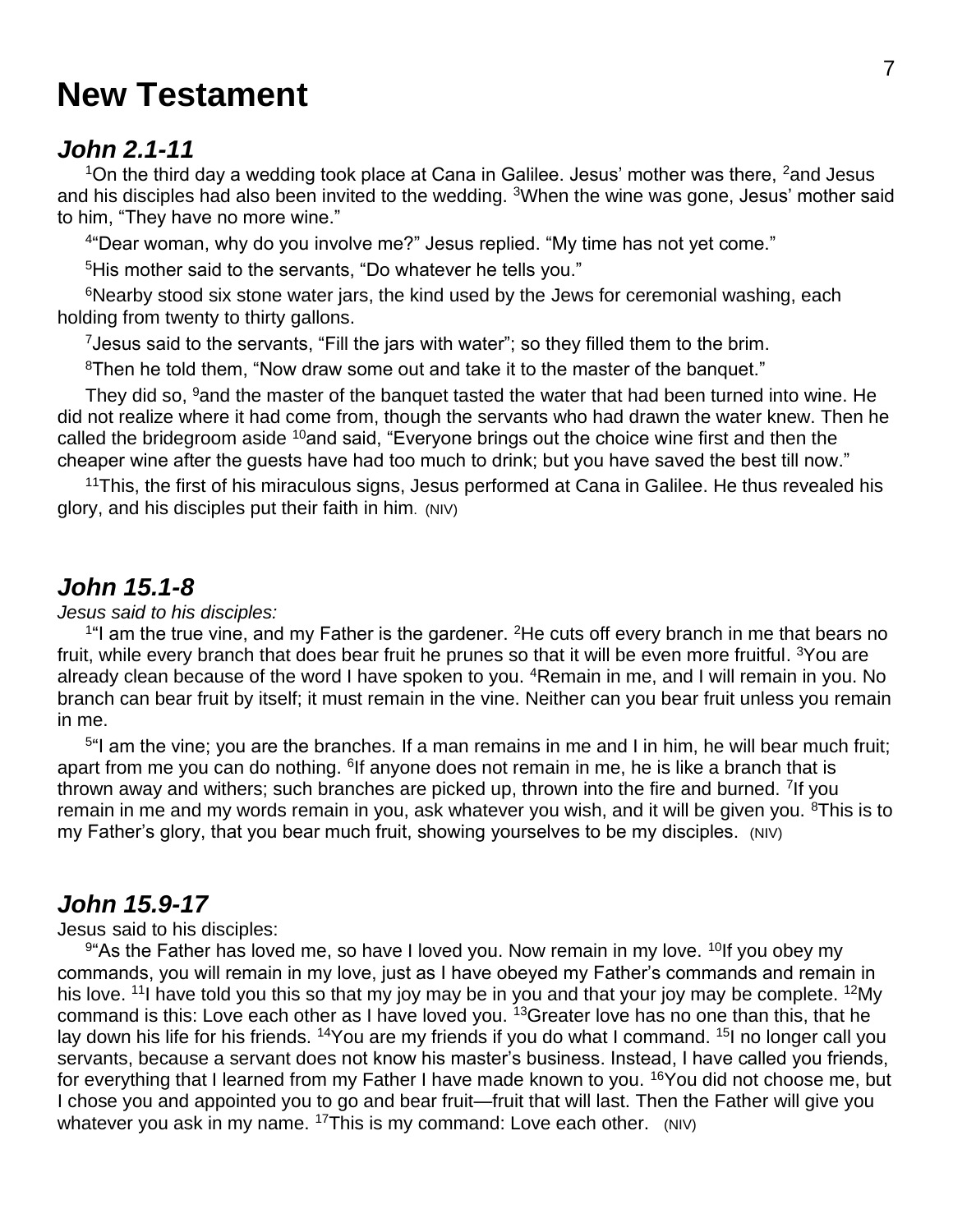#### *1 Corinthians 13*

<sup>1</sup>If I speak in the tongues of men and of angels, but have not love, I am only a resounding gong or a clanging cymbal. <sup>2</sup>If I have the gift of prophecy and can fathom all mysteries and all knowledge, and if I have a faith that can move mountains, but have not love, I am nothing. <sup>3</sup>If I give all I possess to the poor and surrender my body to the flames, but have not love, I gain nothing.

<sup>4</sup>Love is patient, love is kind. It does not envy, it does not boast, it is not proud. <sup>5</sup>It is not rude, it is not self-seeking, it is not easily angered, it keeps no record of wrongs. <sup>6</sup>Love does not delight in evil but rejoices with the truth. <sup>7</sup>It always protects, always trusts, always hopes, always perseveres.

<sup>8</sup> Love never fails. But where there are prophecies, they will cease; where there are tongues, they will be stilled; where there is knowledge, it will pass away. <sup>9</sup>For we know in part and we prophesy in part, <sup>10</sup>but when perfection comes, the imperfect disappears. <sup>11</sup>When I was a child, I talked like a child, I thought like a child, I reasoned like a child. When I became a man, I put childish ways behind me. <sup>12</sup>Now we see but a poor reflection as in a mirror; then we shall see face to face. Now I know in part; then I shall know fully, even as I am fully known.

<sup>13</sup>And now these three remain: faith, hope and love. But the greatest of these is love. (NIV)

#### *Ephesians 3.14-21*

<sup>14</sup>For this reason I kneel before the Father,  $15$  from whom his whole family in heaven and on earth derives its name. <sup>16</sup> pray that out of his glorious riches he may strengthen you with power through his Spirit in your inner being, <sup>17</sup>so that Christ may dwell in your hearts through faith. And I pray that you, being rooted and established in love, <sup>18</sup>may have power, together with all the saints, to grasp how wide and long and high and deep is the love of Christ,  $19$  and to know this love that surpasses knowledge—that you may be filled to the measure of all the fullness of God.

<sup>20</sup>Now to him who is able to do immeasurably more than all we ask or imagine, according to his power that is at work within us, <sup>21</sup> to him be glory in the church and in Christ Jesus throughout all generations, for ever and ever! Amen. (NIV)

#### *Ephesians 5.21-33*

<sup>21</sup>Submit to one another out of reverence for Christ.

 $22$ Wives, submit to your husbands as to the Lord.  $23$  For the husband is the head of the wife as Christ is the head of the church, his body, of which he is the Saviour. <sup>24</sup>Now as the church submits to Christ, so also wives should submit to their husbands in everything.

 $25$ Husbands, love your wives, just as Christ loved the church and gave himself up for her  $26$ to make her holy, cleansing her by the washing with water through the word, <sup>27</sup>and to present her to himself as a radiant church, without stain or wrinkle or any other blemish, but holy and blameless. <sup>28</sup>In this same way, husbands ought to love their wives as their own bodies. He who loves his wife loves himself. <sup>29</sup>After all, no one ever hated his own body, but he feeds and cares for it, just as Christ does the church— $30$  for we are members of his body.  $31$  "For this reason a man will leave his father and mother and be united to his wife, and the two will become one flesh." <sup>32</sup>This is a profound mystery but I am talking about Christ and the church. <sup>33</sup> However, each one of you also must love his wife as he loves himself, and the wife must respect her husband. (NIV)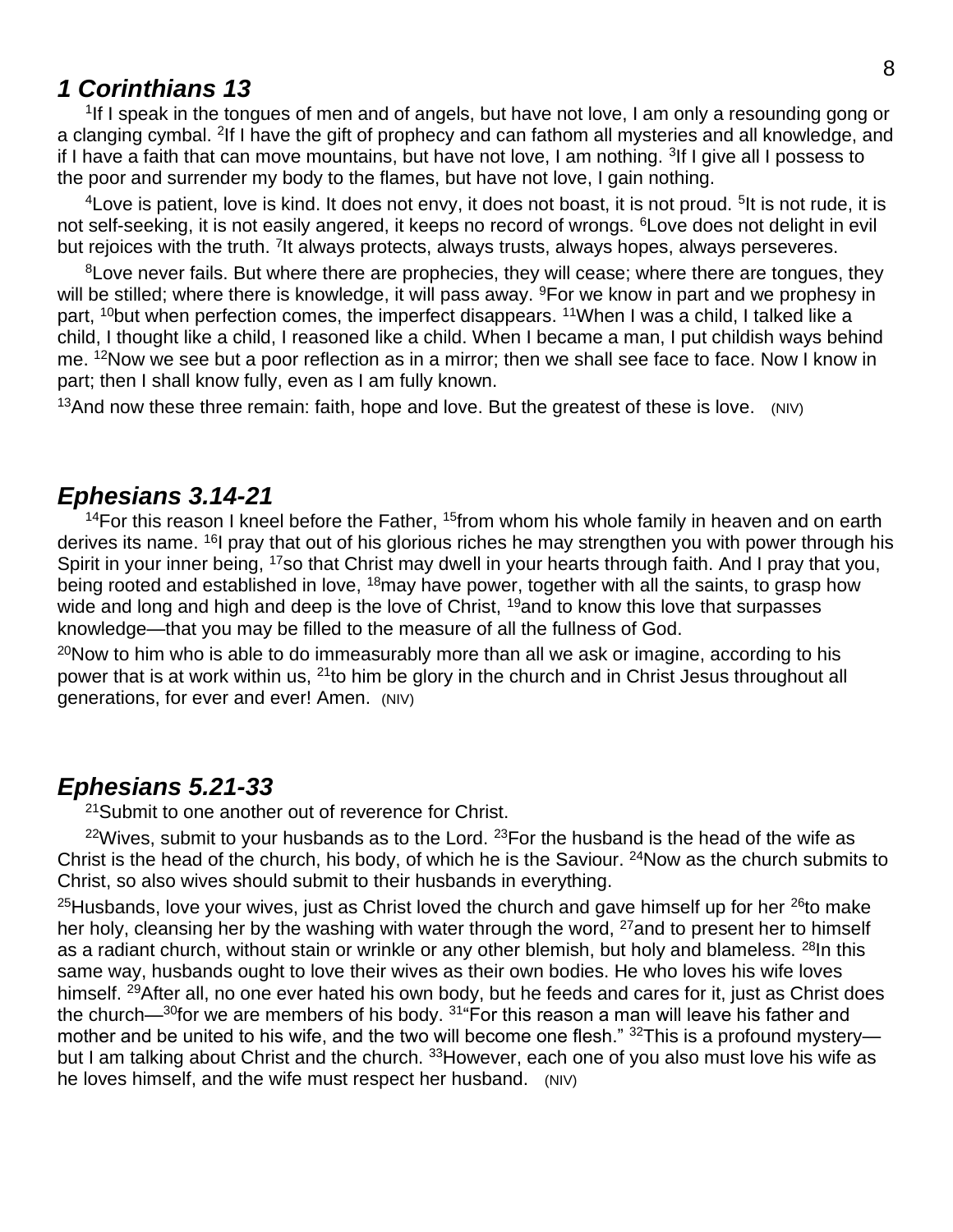#### *Philippians 2.1-11*

<sup>1</sup>If you have any encouragement from being united with Christ, if any comfort from his love, if any fellowship with the Spirit, if any tenderness and compassion,  $2$ then make my joy complete by being like-minded, having the same love, being one in spirit and purpose. <sup>3</sup>Do nothing out of selfish ambition or vain conceit, but in humility consider others better than yourselves. <sup>4</sup>Each of you should look not only to your own interests, but also to the interests of others.

<sup>5</sup>Your attitude should be the same as that of Christ Jesus:

- <sup>6</sup> Who, being in very nature God, did not consider equality with God something to be grasped,
- $7$  but made himself nothing, taking the very nature of a servant, being made in human likeness.
- <sup>8</sup> And being found in appearance as a man, he humbled himself and became obedient to death even death on a cross!
- $9$  Therefore God exalted him to the highest place and gave him the name that is above every name,
- $10$  that at the name of Jesus every knee should bow, in heaven and on earth and under the earth,
- <sup>11</sup> and every tongue confess that Jesus Christ is Lord, to the glory of God the Father. (NIV)

#### *Philippians 4.4-9*

<sup>4</sup>Reioice in the Lord always. I will say it again: Rejoice! <sup>5</sup>Let your gentleness be evident to all. The Lord is near. <sup>6</sup>Do not be anxious about anything, but in everything, by prayer and petition, with thanksgiving, present your requests to God. <sup>7</sup>And the peace of God, which transcends all understanding, will guard your hearts and your minds in Christ Jesus.

<sup>8</sup>Finally, brothers, whatever is true, whatever is noble, whatever is right, whatever is pure, whatever is lovely, whatever is admirable—if anything is excellent or praiseworthy—think about such things. <sup>9</sup>Whatever you have learned or received or heard from me, or seen in me—put it into practice. And the God of peace will be with you. (NIV)

#### *Colossians 3.12-17*

 $12$ Therefore, as God's chosen people, holy and dearly loved, clothe yourselves with compassion, kindness, humility, gentleness and patience. <sup>13</sup> Bear with each other and forgive whatever grievances you may have against one another. Forgive as the Lord forgave you. <sup>14</sup>And over all these virtues put on love, which binds them all together in perfect unity.

<sup>15</sup>Let the peace of Christ rule in your hearts, since as members of one body you were called to peace. And be thankful. <sup>16</sup>Let the word of Christ dwell in you richly as you teach and admonish one another with all wisdom, and as you sing psalms, hymns and spiritual songs with gratitude in your hearts to God. <sup>17</sup>And whatever you do, whether in word or deed, do it all in the name of the Lord Jesus, giving thanks to God the Father through him. (NIV)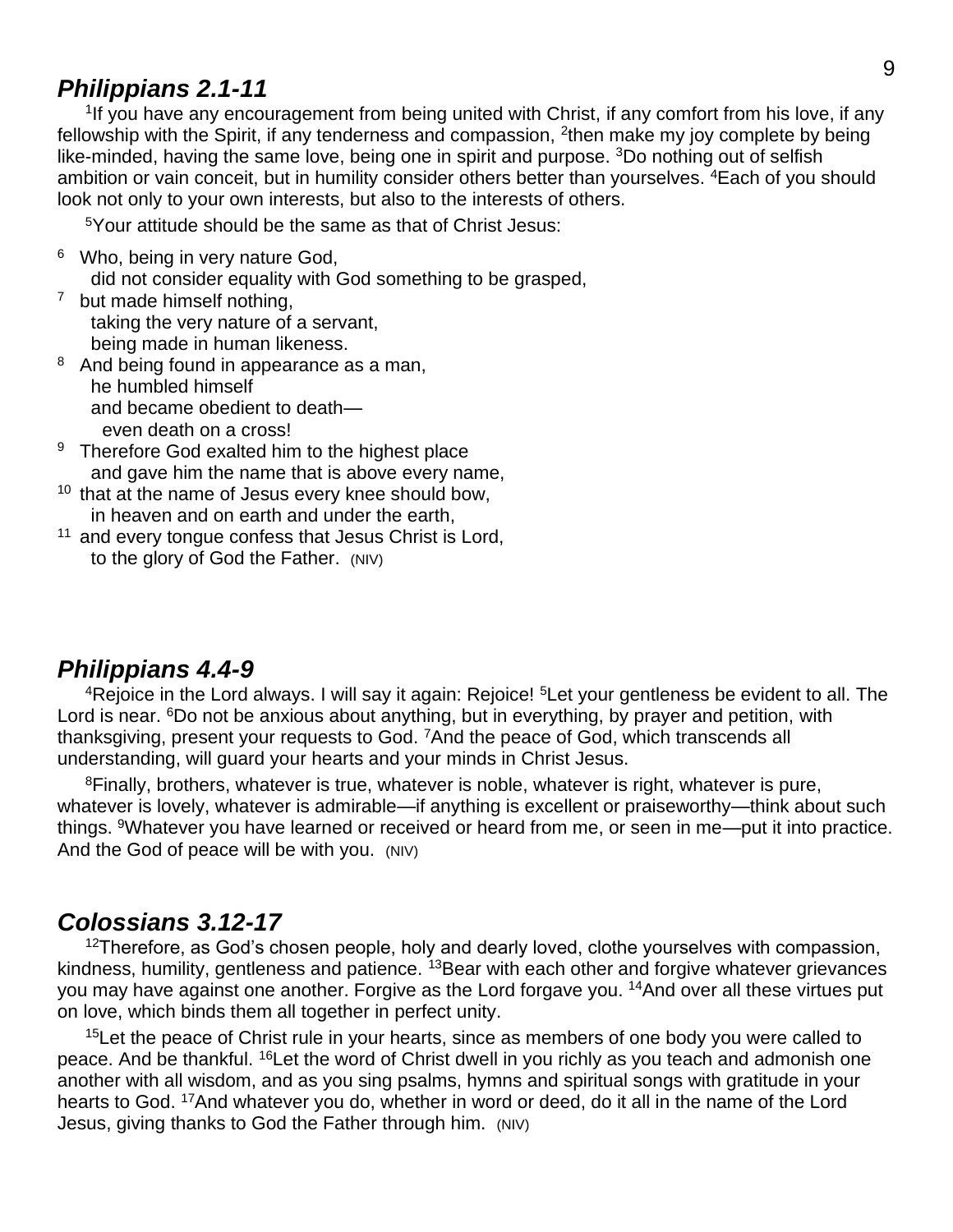### *1 John 3.18-24*

 $18$ Dear children, let us not love with words or tongue but with actions and in truth.  $19$ This then is how we know that we belong to the truth, and how we set our hearts at rest in his presence  $20$ whenever our hearts condemn us. For God is greater than our hearts, and he knows everything. <sup>21</sup>Dear friends, if our hearts do not condemn us, we have confidence before God <sup>22</sup>and receive from him anything we ask, because we obey his commands and do what pleases him.  $23$ And this is his command: to believe in the name of his Son, Jesus Christ, and to love one another as he commanded us. <sup>24</sup>Those who obey his commands live in him, and he in them. And this is how we know that he lives in us: We know it by the Spirit he gave us. (NIV)

### *1 John 4.7-12*

<sup>7</sup>Dear friends, let us love one another, for love comes from God. Everyone who loves has been born of God and knows God. <sup>8</sup>Whoever does not love does not know God, because God is love. <sup>9</sup>This is how God showed his love among us: He sent his one and only Son into the world that we might live through him. <sup>10</sup>This is love: not that we loved God, but that he loved us and sent his Son as an atoning sacrifice for our sins. <sup>11</sup>Dear friends, since God so loved us, we also ought to love one another. <sup>12</sup>No one has ever seen God; but if we love one another, God lives in us and his love is made complete in us. (NIV)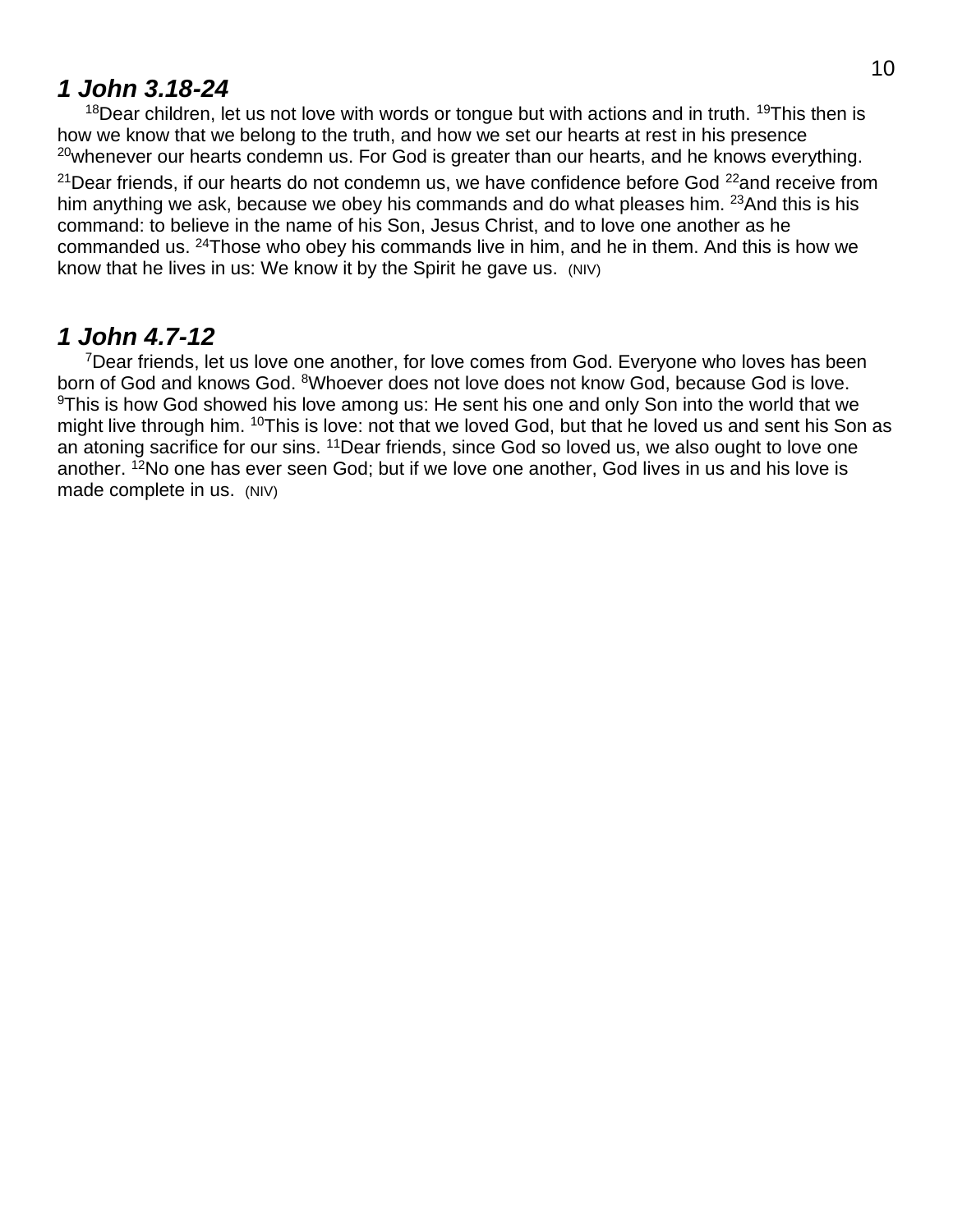# **Wedding Hymns and Music**

#### *Suggestions for hymns:*

Here is a brief selection of well-known hymns, or suitable words to well-known tunes. You are welcome to choose other hymns in discussion with us – but here's a good starting point. Equally, you don't have to choose every verse of all the hymns either. Many of the hymns here you can listen to on youtube and Spotify.

### **Amazing Grace**

Amazing grace! How sweet the sound That saved a wretch like me! I once was lost, but now am found, Was blind, but now I see.

'Twas grace that taught my heart to fear, And grace my fears relieved; How precious did that grace appear The hour I first believed!

Through many dangers, toils and snares, I have already come; 'Tis grace that brought me safe thus far, And grace will lead me home.

The Lord has promised good to me, His word my hope secures; He will my shield and portion be As long as life endures.

When we've been there a thousand years, Bright shining as the sun, We've no less days to sing God's praise Than when we'd first begun.

John Newton (1725-1807) Tune: Amazing grace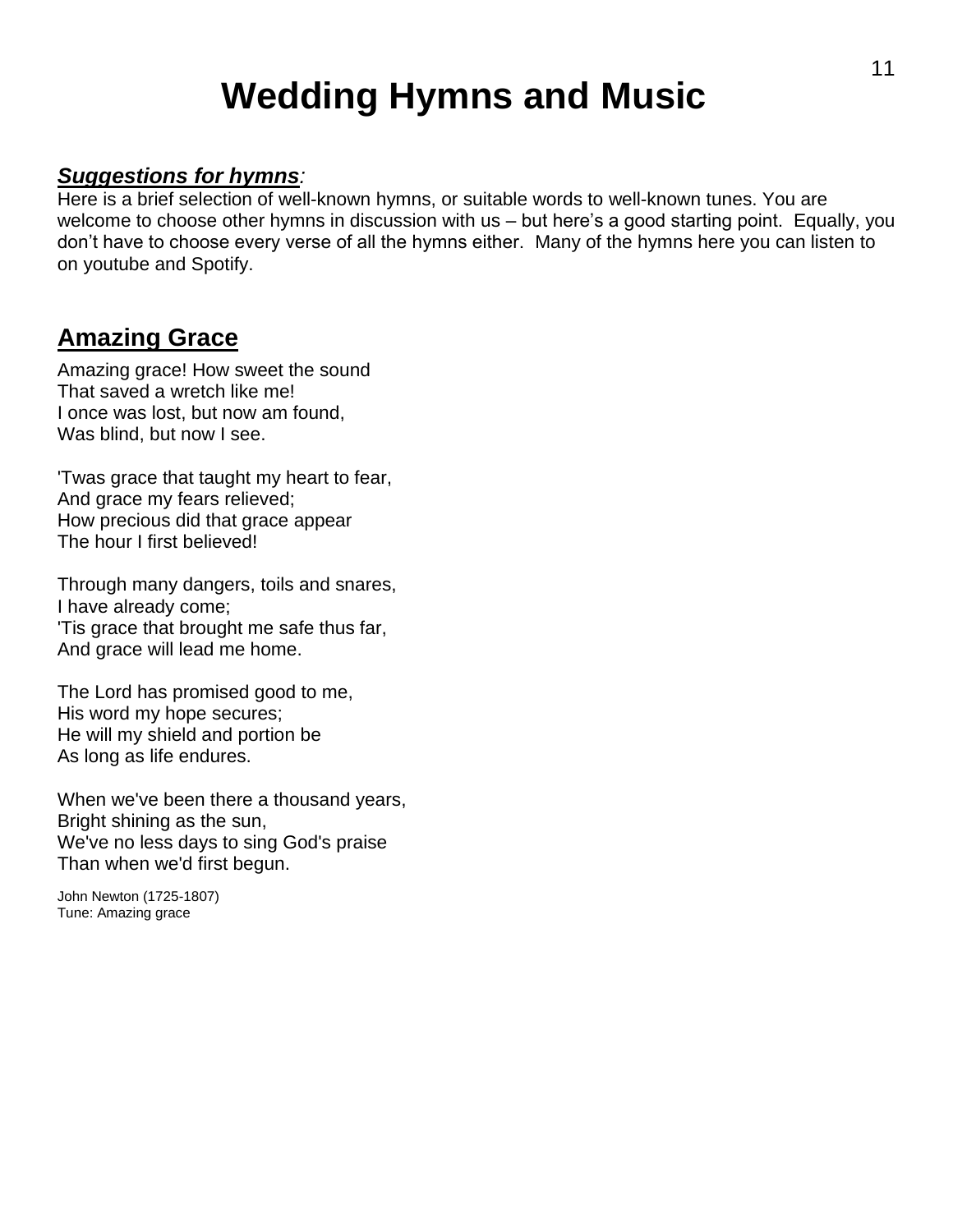### **At Cana's Wedding Long Ago**

At Cana's wedding, long ago, they knew his presence by this sign, a virtue none but Christ could show, to turn their water into wine: and still on us his blessing be as in the days of Galilee.

What if the way be far to go and life at times a weary load? Yet may our hearts within us glow as theirs on that Emmaus road: the risen Christ become our guest, with him to walk, in him to rest.

O Lord of all our life below, O risen Lord of realms above, eternal joy be theirs to know, united in the bond of love: one in the faith, with one accord, one with each other and the Lord.

Timothy Dudley-Smith (b.1926) © Timothy Dudley-Smith in Europe and Africa. Tune: Sussex Carol

### **Be thou my vision**

Be thou my vision, O god of my heart; Naught be all else to me, save that thou art; Thou my best thought, by day or by night, Waking or sleeping, thy presence my light.

Be thou my wisdom and thou my true word, I ever with thee and thou with me, God; Thou my soul's shelter, thou my high tower, Raise thou me heavenward, O Power of my power.

Riches I heed not, nor world's empty praise, Thou my inheritance, now and always; Thou and thou only, first in my heart, Sovereign of heaven, my treasure thou art.

Sovereign of heaven, my victory won, May I reach heaven's joys, O bright heaven's Sun. Heart of my own heart, whatever befall, Still be my vision, O Ruler of all.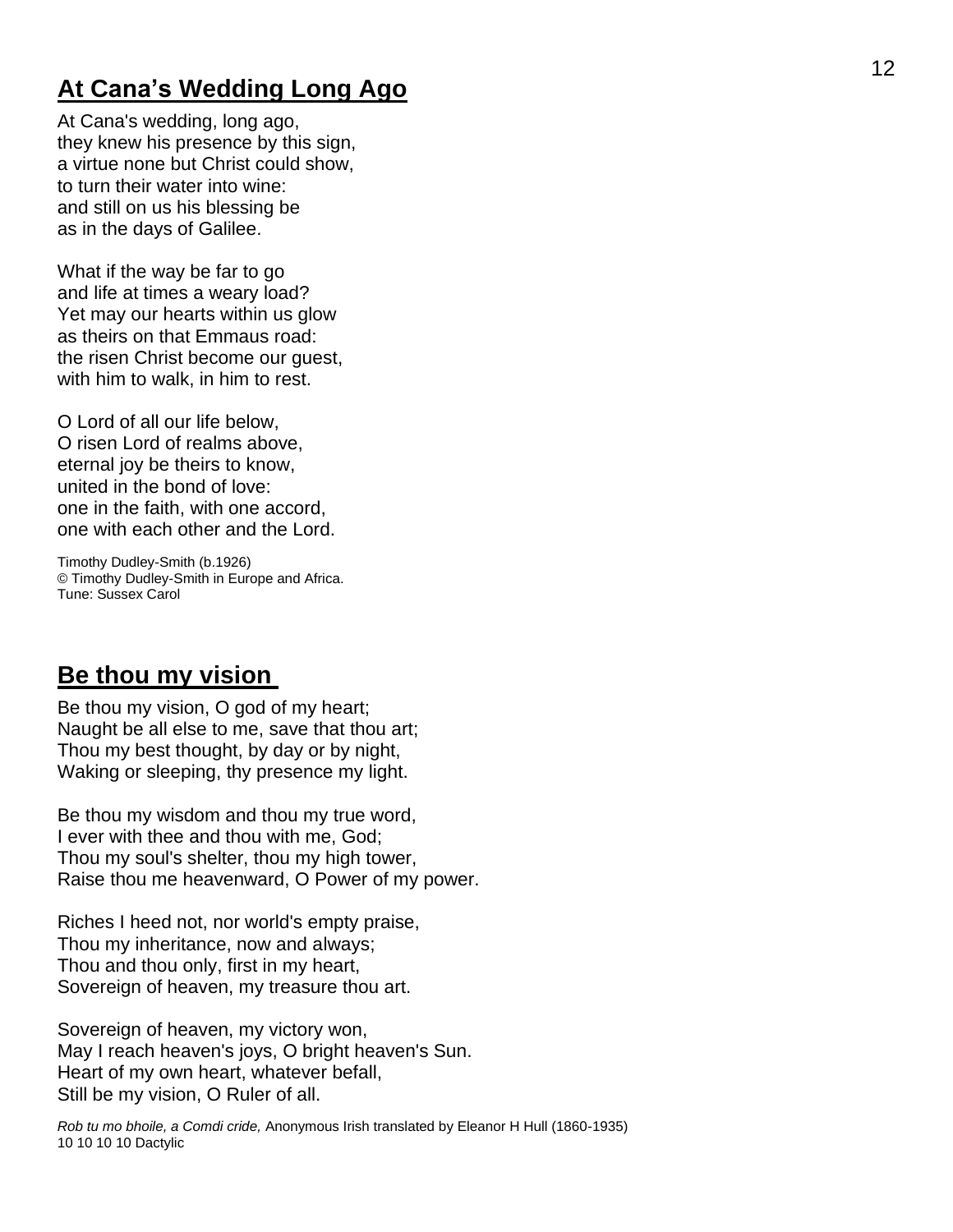### **God, In The Planning And Purpose Of Life**

God, in the planning and purpose of life, hallowed the union of husband and wife: this we embody where love is displayed, rings are presented and promises made.

Jesus was found, at a similar feast, taking the roles of both waiter and priest, turning the worldly towards the divine, tears into laughter and water to wine.

Therefore we pray that his spirit preside over the wedding of bridegroom and bride, fulfilling all that they've hoped will come true, lighting with love all they dream of and do.

Praise then the Maker, the Spirit, the Son, source of the love through which two are made one. God's is the glory, the goodness and grace seen in this marriage and known in this place.

John L Bell (b.1949) and Graham Maule (b.1958) © 1989, WGRG, Iona Community, 4th floor, Savoy House, 140 Sauchiehall Street, Glasgow G2 3DH Tune: Slane

## **Great Is Thy Faithfulness**

Great is thy faithfulness, O God my Father, There is no shadow of turning with thee; Thou changest not, thy compassions, they fail not; As thou hast been, thou for ever wilt be.

*Refrain:*

*Great is thy faithfulness, great is thy faithfulness, Morning by morning new mercies I see; All I have needed thy hand hath provided, Great is thy faithfulness, Lord, unto me.*

Summer and winter, and springtime and harvest, Sun, moon and stars in their courses above, Join with all nature in manifold witness To thy great faithfulness, mercy and love. *Refrain*

Pardon for sin and a peace that endureth, Thine own dear presence to cheer and to guide; Strength for to-day and bright hope for to-morrow, Blessings all mine, with ten thousand beside! *Refrain* Thomas O. Chisholm © 1923, Ren. 1951 Hope Publishing Company, Carol Stream , IL 60188.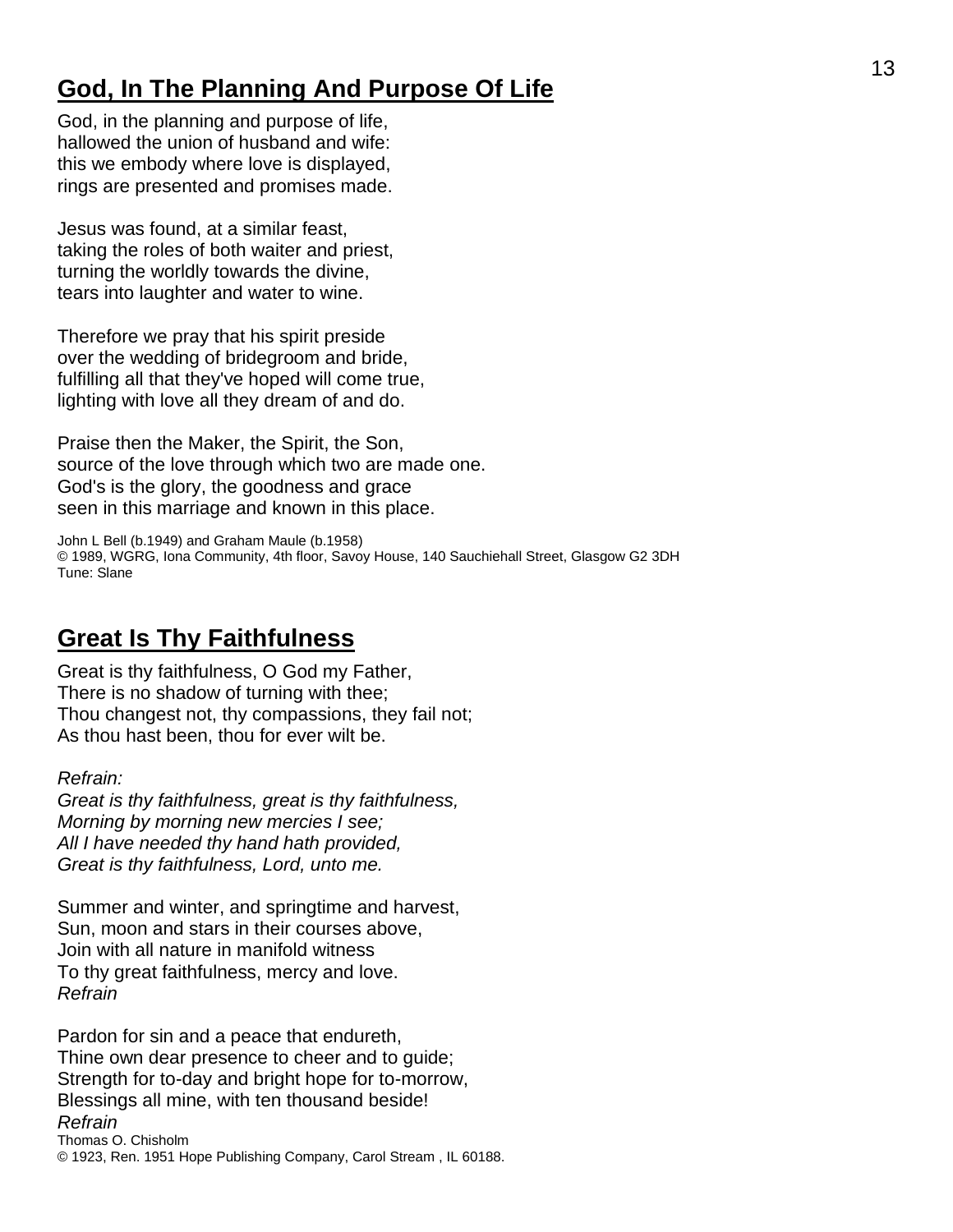### **Guide me, O thou great Jehovah,**

Guide me, O thou great Jehovah, pilgrim through this barren land; I am weak, but thou art mighty, hold me with thy powerful hand: bread of heaven, feed me now and evermore.

Open thou the crystal fountain whence the healing stream doth flow; let the fiery, cloudy pillar lead me all my journey through: strong deliverer, be thou still my strength and shield.

When I tread the verge of Jordan bid my anxious fears subside; death of death, and hell's destruction, land me safe on Canaan's side: songs of praises I will ever give to thee.

*Arglwydd arwain drwy'r anialwch* William Williams (1717-1791), tr Peter Williams (1727-1796) and William Williams (1717-1791) or John Williams (1754-1828) 8 7 8 7 4 7

## **Immortal, invisible**

Immortal, invisible, God only wise, in light inaccessible hid from our eyes, most blessed, most glorious, the Ancient of Days, almighty, victorious, thy great name we praise.

Unresting, unhasting, and silent as light, nor wanting, nor wasting, thou rulest in might; thy justice like mountains high soaring above thy clouds which are fountains of goodness and love.

To all life thou givest, to both great and small; in all life thou livest, the true life of all; we blossom and flourish as leaves on the tree, and wither and perish, but naught changest thee.

Great Father of glory, pure Father of light, thine angels adore thee, all veiling their sight all laud we would render: O help us to see 'tis only the splendour of light hideth thee.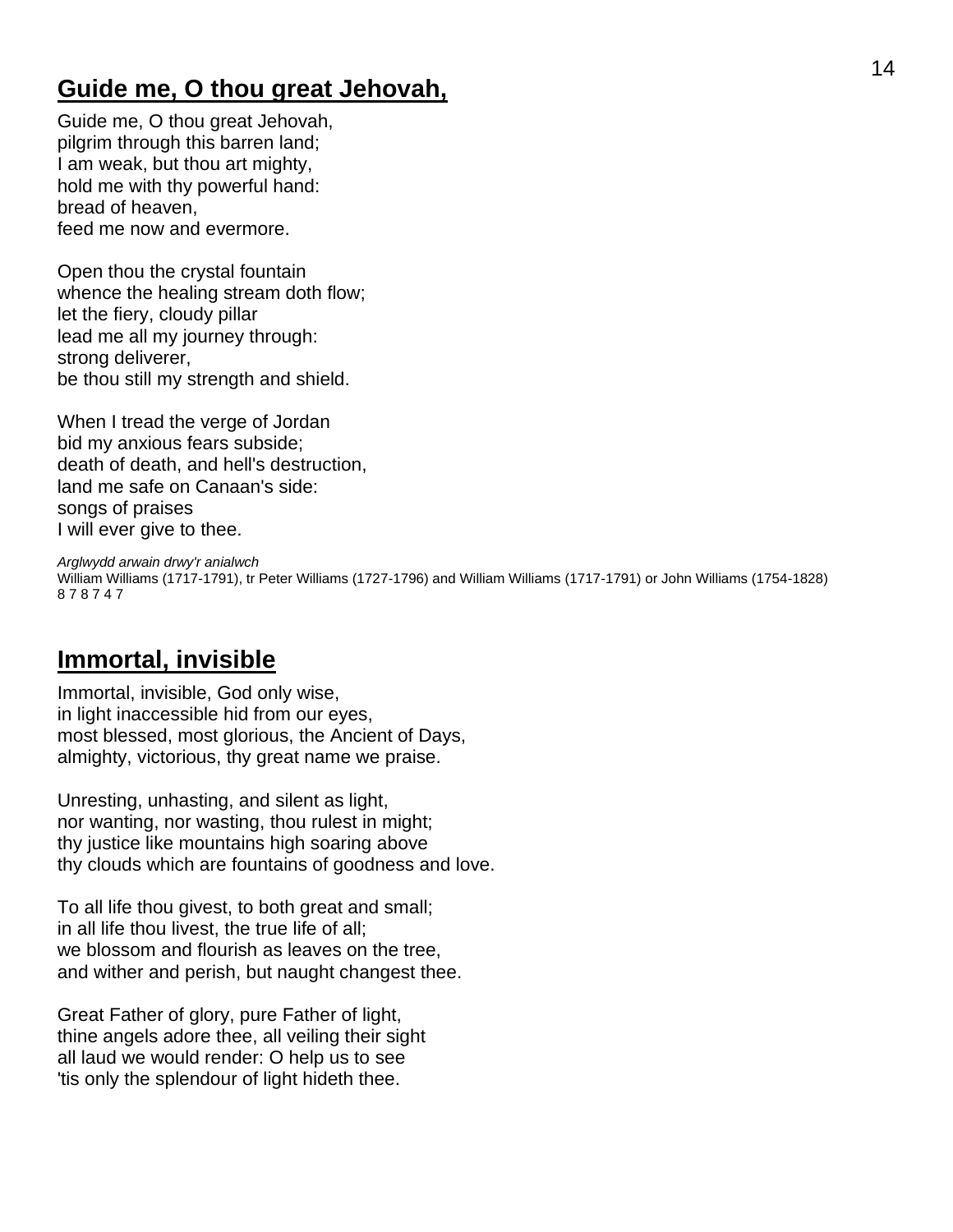All laud we would render: O help us to see 'tis only the splendour of light hideth thee. and so let thy glory, Almighty, impart, through Christ in the story, thy Christ to the heart.

```
Walter Chalmers Smith (1824
-1908)
11 11 11 11
```
### **Lead us, heavenly Father, lead us**

Lead us, heavenly Father, lead us o'er the world's tempestuous sea; guard us, guide us, keep us, feed us for we have no help but thee; yet possessing every blessing, if our God our Father be.

Saviour, breathe forgiveness o'er us; all our weakness thou dost know; thou didst tread this earth before us, thou didst feel its keenest woe; lone and dreary, faint and weary, through the desert thou didst go.

Spirit of our God, descending, fill our hearts with heavenly joy, love with every passion blending, pleasure that can never cloy: thus provided, pardoned, guided, nothing can our peace destroy.

James Edmeston (1791 -1867) 8 7 8 7 8 7 Trochaic

### **Love divine**

Love divine, all loves excelling, Joy of heaven to earth come down, Fix in us thy humble dwelling, All thy faithful mercies crown. Jesu, thou art all compassion Pure, unbounded love thou art; Visit us with thy salvation, Enter every trembling heart.

Breathe, O breathe thy loving Spirit Into every troubled breast, Let us all in thee inherit, Let us find that second rest; Take away our power of sinning, Alpha and Omega be , End of faith, as its beginning, Set our hearts at liberty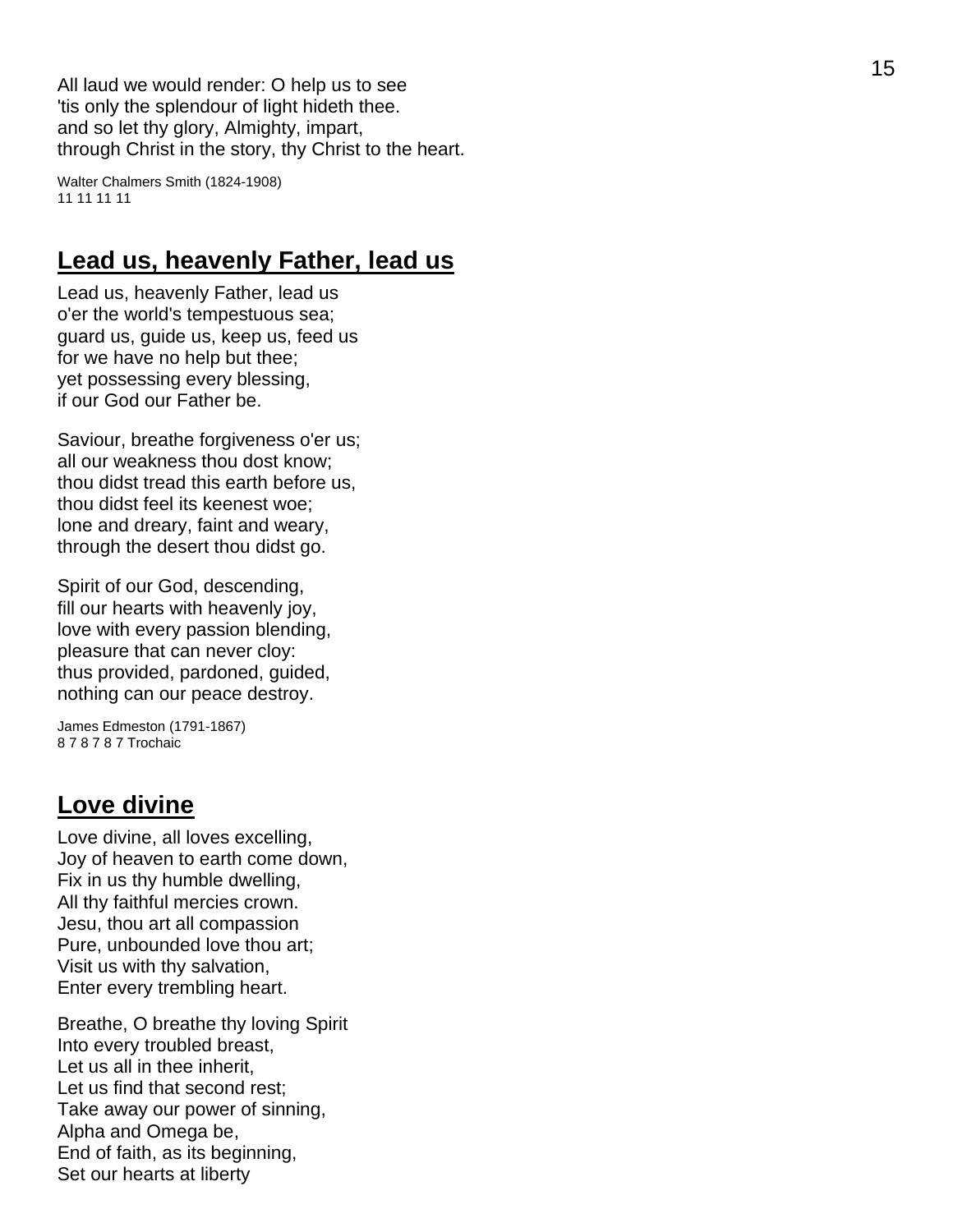Come, almighty to deliver, Let us all thy grace receive; Suddenly return, and never, Never more thy temples leave. Thee we would be always blessing, Serve thee as thy hosts above, Pray, and praise thee, without ceasing, Glory in thy perfect love.

Finish then thy new creation, Pure and spotless let us be; Let us see thy great salvation, Perfectly restored in thee: Changed from glory into glory, Till in heaven we take our place, Till we cast our crowns before thee, Lost in wonder, love, and praise!

Charles Wesley (1707-1788) 8 7 8 7 Trochaic

### **Now Thank we all our God**

Now thank we all our God with hearts and hands and voices; such wonders he has done! in him the world rejoices. He, from our mother's arms, has blessed us on our way with countless gifts of love, and still is ours today.

So may this generous God through all our life be near us; to fill our hearts with joy, and with his peace to cheer us: to keep us in his grace, and guide us when perplexed; to free us from all ills in this world and the next.

All praise and thanks to God who reigns in highest heaven, to Father and to Son and Spirit now be given, the one eternal God whom heaven and earth adore; for so it was, is now, and shall be evermore.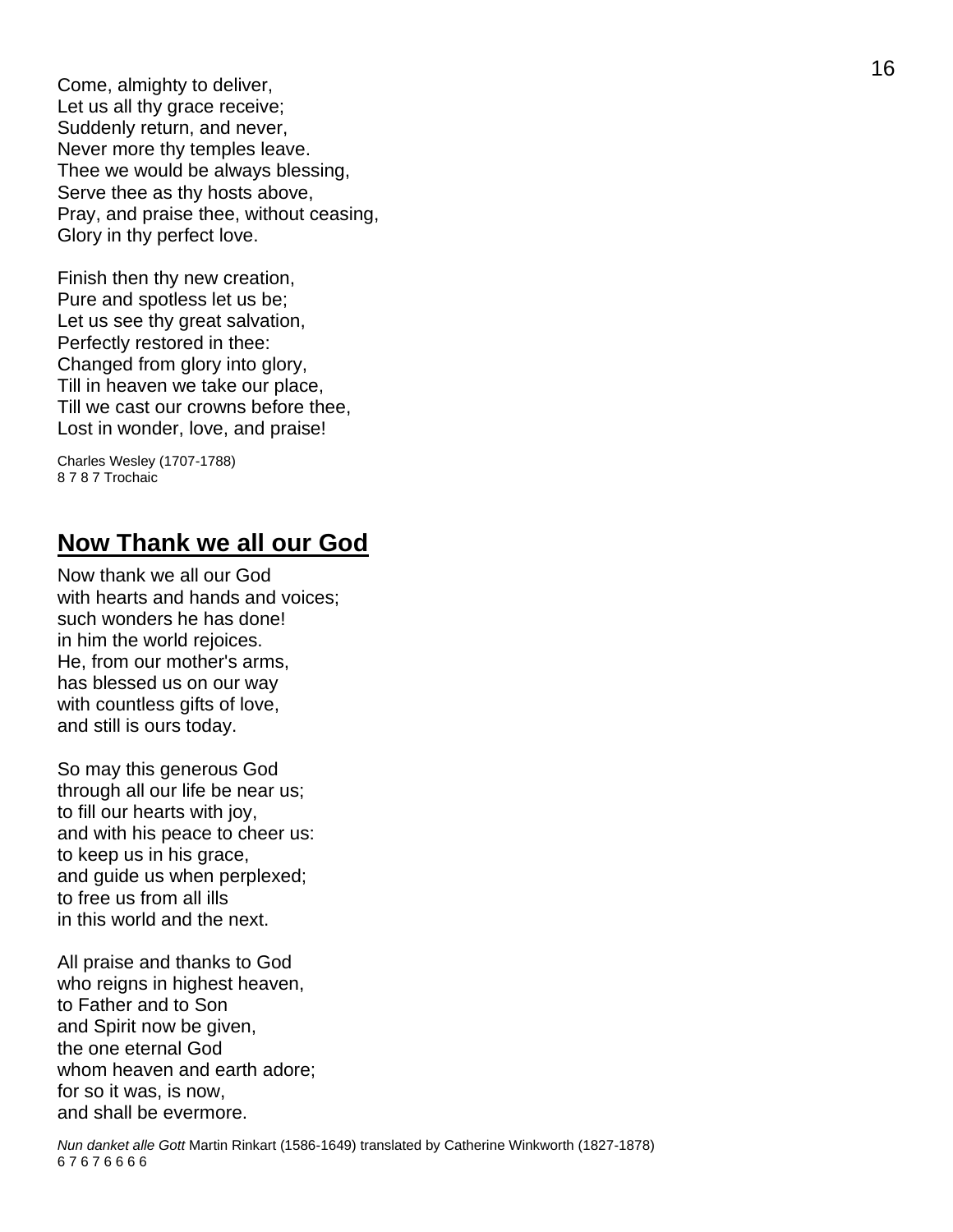### **Praise to the Lord**

Praise to the Lord, the almighty, the king of creation; O my soul, praise him, for his is thy health and salvation; all ye who hear, brethren and sisters draw near, praise him in glad adoration.

Praise to the Lord, who doth prosper thy work and defend thee; surely his goodness and mercy here daily attend thee: Ponder anew what the almighty can do if with his love he befriend thee.

Praise to the Lord, who when darkness and sin is abounding, who, when the godless do triumph, all virtue confounding, sheddeth his light, chaseth the horrors of night, saints with his mercy surrounding.

Praise to the Lord, O let all that is in me adore him; all that hath life and breath come now with praises before him; let the amen sound from his people again: Gladly for aye we adore him.

Catherine Winkworth (1827 -1878) 14 14 4 7 8

### **Praise, my soul, the King of heaven**

Praise, my soul, the King of heaven; to his feet thy tribute bring; ransomed, healed, restored, forgiven who like thee his praise should sing? Praise him! Praise him! Praise the everlasting King!

Praise him for his grace and favour to our fathers in distress; praise him still the same for ever, slow to chide, and swift to bless: Praise him! Praise him! Glorious in his faithfulness!

Father -like he tends and spares us; well our feeble frame he knows; in his hands he gently bears us, rescues us from all our foes: Praise him! Praise him! Widely as his mercy flows!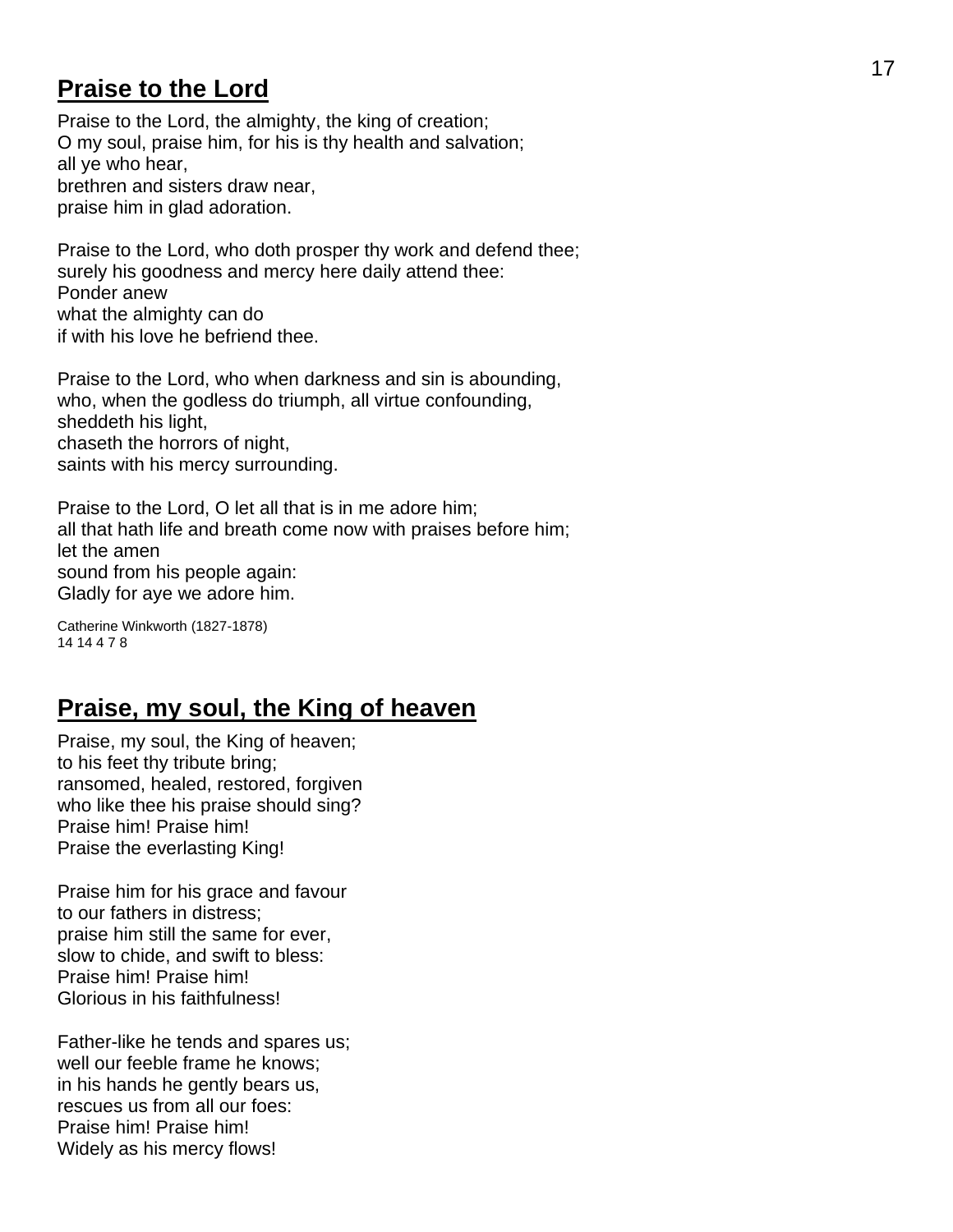Frail as summer's flower we flourish, blows the wind and it is gone; but while mortals rise and perish God endures unchanging on. Praise him! Praise him! Praise the high eternal One!

Angels, help us to adore him, ye behold him face to face; sun and moon, bow down before him, dwellers all in time and space: Praise him! Praise him! Praise with us the God of grace!

Henry Francis Lyte (1793 -1847) 8 7 8 7 8 7

### **The Lord's my Shepherd**

The Lord's my Shepherd, I'll not want. He makes me down to lie In pastures green; He leadeth me The quiet waters by.

My soul He doth restore again; And me to walk doth mak e Within the paths of righteousness, Even for His own Name's sake.

Yea, though I walk in death's dark vale, Yet will I fear no ill: For Thou art with me; and Thy rod And staff my comfort still.

My table Thou hast furnishèd In presence of my foes; My head Thou dost with oil anoint, And my cup overflows.

Goodness and mercy all my life Shall surely follow me; And in God's house forevermore My dwelling place shall be.

Words: Scottish Psalter, 1650.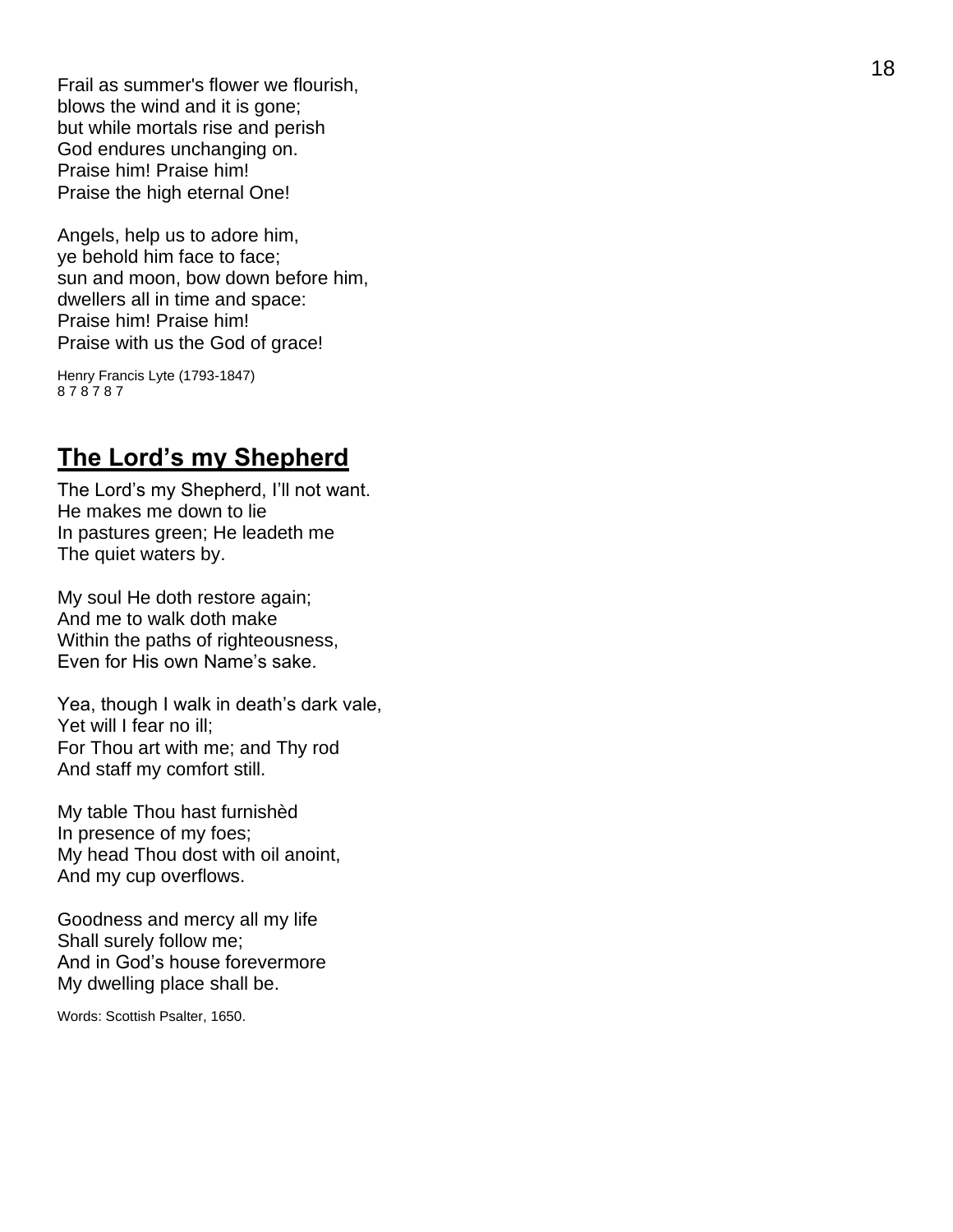### **We pledge to one another**

We pledge to one another, before the Lord above, entire and whole and perfect, this union of our love a love that will be patient, a love that will be wise, that will not twist with envy, nor lose itself in lies; a love that will not falter, a love to hold us fast, and bind us to each other as long as life shall last.

We pray that God will guide us through all the years to be, our lives be shaped by courage, hope and serenity. Through joy and celebration, through loneliness and pain, may loyalty, compassion and tenderness remain, that those who share the blessing of love that cannot cease may walk the paths of gentleness into the place of peace.

Jill Jenkins (born 1937) © Jill Jenkins, c/o Palmers Green United Reformed Church, Fox Lane, London N13 4AL. Tune: Thaxted

(As the words to this song are in copyright, and they are not covered by the Church's copyright licence, they may only be reproduced in your Order of Service by permission of the copyright holder. No charge will be made but you need to email jillix@supanet.com to obtain permission.)

### **'We rest on Thee'**

'We rest on Thee', our Shield and our Defender! We go not forth alone against the foe; Strong in Thy strength, safe in Thy keeping tender, 'We rest on Thee, and in Thy name we go.' Strong in Thy strength, safe in Thy keeping tender, 'We rest on Thee, and in Thy Name we go.'

Yes, 'in Thy name', O Captain of salvation! In Thy dear Name, all other names above; Jesus our Righteousness, our sure Foundation, Our Prince of glory and our King of love. Jesus our Righteousness, our sure Foundation, Our Prince of glory and our King of Love.

We go in faith, our own great weakness feeling, And needing more each day Thy grace to know: Yet from our hearts a song of triumph pealing; 'We rest on Thee, and in Thy name we go.' Yet from our hearts a song of triumph pealing; 'We rest on Thee, and in Thy Name we go.'

''We rest on Thee', -our Shield and our Defender! Thine is the battle, Thine shall be the praise; When passing through the gates of pearly splendour, Victors-we rest with Thee, through endless days. When passing through the gates of pearly splendour, Victors-we rest with Thee, through endless days. Edith A G Cherry (1872-1897) 11 10 11 10 11 10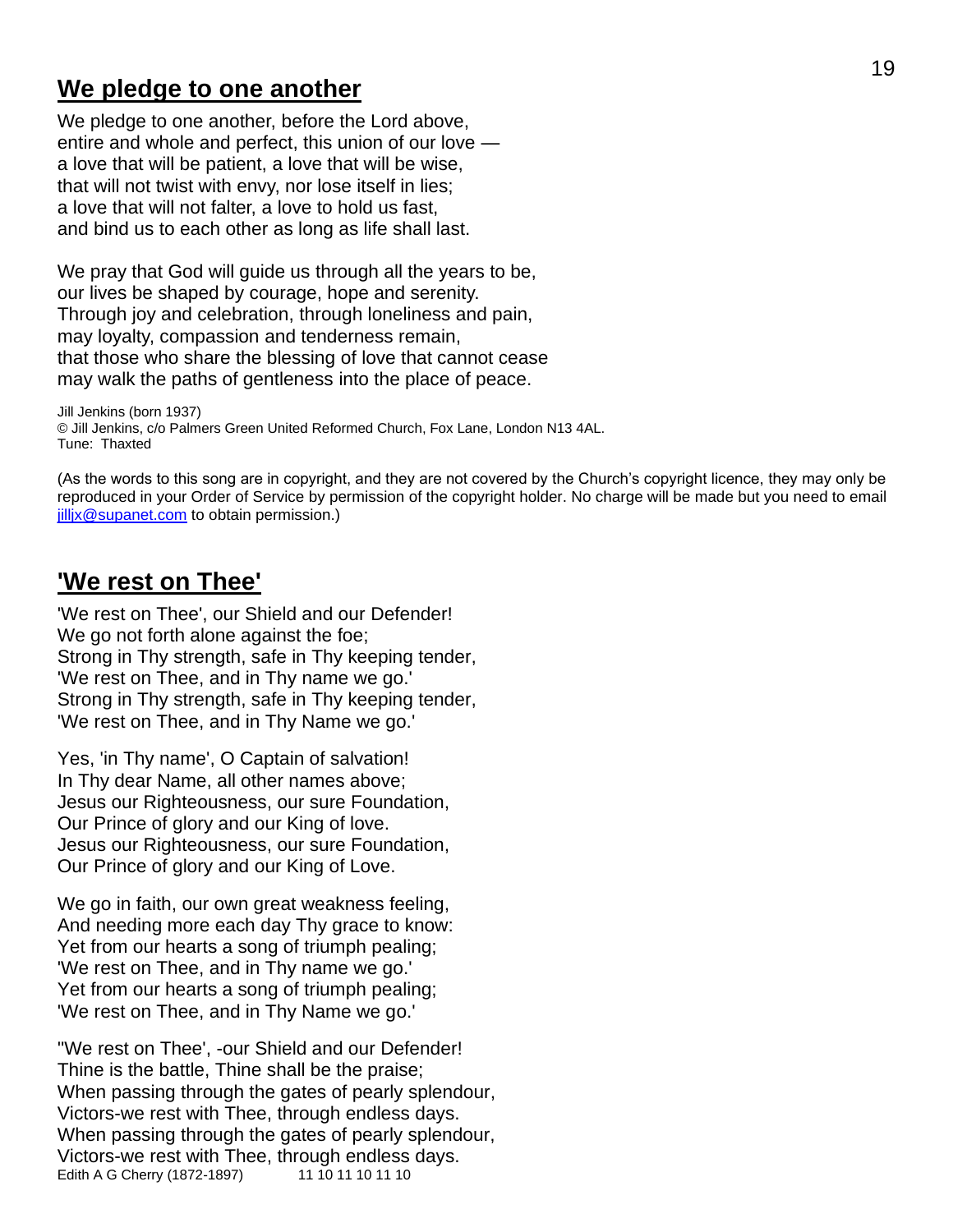### *Suggestions for music to come in and go out to*:

Again, these are only suggestions – but these are the commonest tunes played in and out. YouTube has versions of all of these that you can listen to.

Bridal March (Here Comes The Bride) - Wagner Trumpet Voluntary—Clarke Trumpet Tune & Air—Purcell Trumpet Tune—Handel Jesu Joy Of Man's Desiring—Bach Hornpipe—Handel Canon—Pachabel Andante (Piano Concerto 21) - Mozart Air (Water Music) —Handel Wedding March—Mendelssohn Toccata—Widor

# **Imported Singers and Musicians**

We will always meet with you (usually on the Thursday or Friday evening at 5 pm before a Saturday wedding) to rehearse your wedding service. But some couples have begun to ask us if they can make use of the building on another occasion so that an invited choir or soloist can rehearse. We are glad to help if at all possible. We can sometimes make the building available for an evening,

sometime before your wedding, so that invited musicians can rehearse their pieces. Although we cannot guarantee the availability of the building for a rehearsal, we will do our best to identify a suitable time slot with you.

You will realise that making arrangements for opening up the building and closing it down again involves us in extra staffing and other knock on costs, which we will pass on to you. If you need to bring your singer(s) on another occasion before the wedding there will be an additional £100 fee.



On the day of your wedding the building is open an hour before the service starts. If you have musicians who wish to rehearse on the day, they can do so once the building has opened, however, if they would like to start rehearsing earlier, we can make arrangements for this but there is an additional fee of £100. Please contact Jane to make the arrangements.

We ask that musicians do not change the settings on the PA desk with asking permission first. This allows us to ensure that settings are returned to their correct positions for our Sunday services.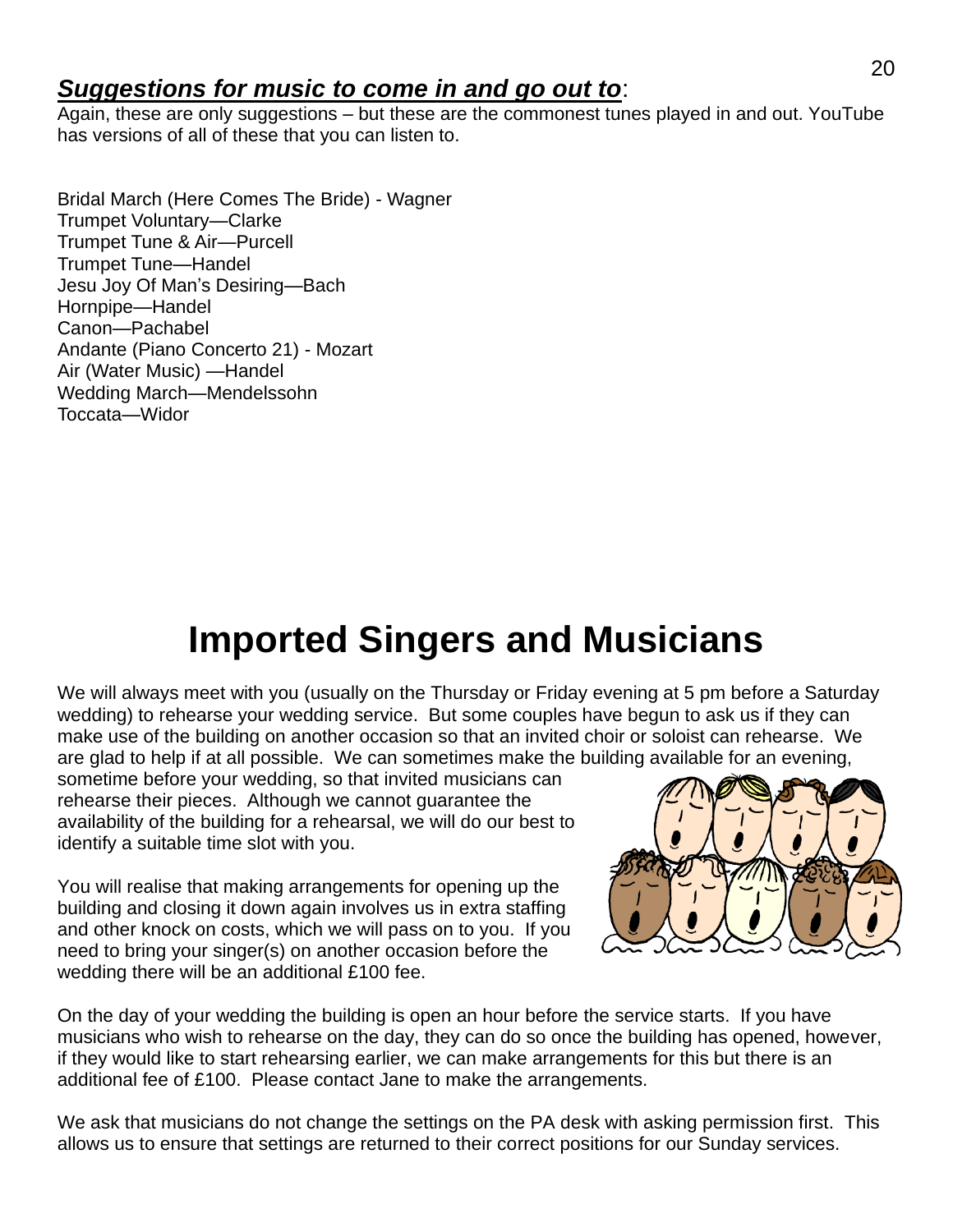# **Organist**

Our wedding organist is Tony Brown. Please let Tony know, at least a month before your wedding, which hymns you have chosen so he can make sure he has the correct music. Tony can help you choose music for the bride to come down the aisle to and also for the procession out. He can also play during the signing of the registers. Tony's telephone number is 07715 457857.

# **Bells**



The Bell Ringers start ringing the bells as soon as the Bride and Groom reach the church door after the ceremony. They usually ring the bells for 20 minutes, and once started they cannot stop in the middle. In the unlikely event of being unable to get enough ringers, we will refund any cost already paid.

# **Rehearsal**

We usually rehearse at 5 pm a day or two before your wedding. At a minimum we need the bride and groom. We have found that those involved in the ceremony like to practice, however small their roles. You will therefore want to check the availability of your best man, bridesmaids and groomsmen (at least one of each), father of the bride and any flower girls or page boys.

# **Car Parking**

Car parking near the church building is very limited but there are plenty of streets in the locality where your guests can park. It is the responsibility of your groomsmen to ensure that the day runs smoothly. They will need to be in the church building to hand out service sheets and show people to their seats. We also suggest that *your groomsmen* reserve parking beside the church grounds on Church Lane for less physically able relatives.

# **Seating arrangements**

It's up to you where your guests sit. Some couples like to have the groom's family sitting on the right hand side and the bride's on the left hand side, others just say 'sit where you like' and some families know that they can't sit Auntie Mary next to cousin Anne. Appendix 6 is the seating plan for the building. You can then annotate it and give it to your groomsmen, so that they know where to sit family members.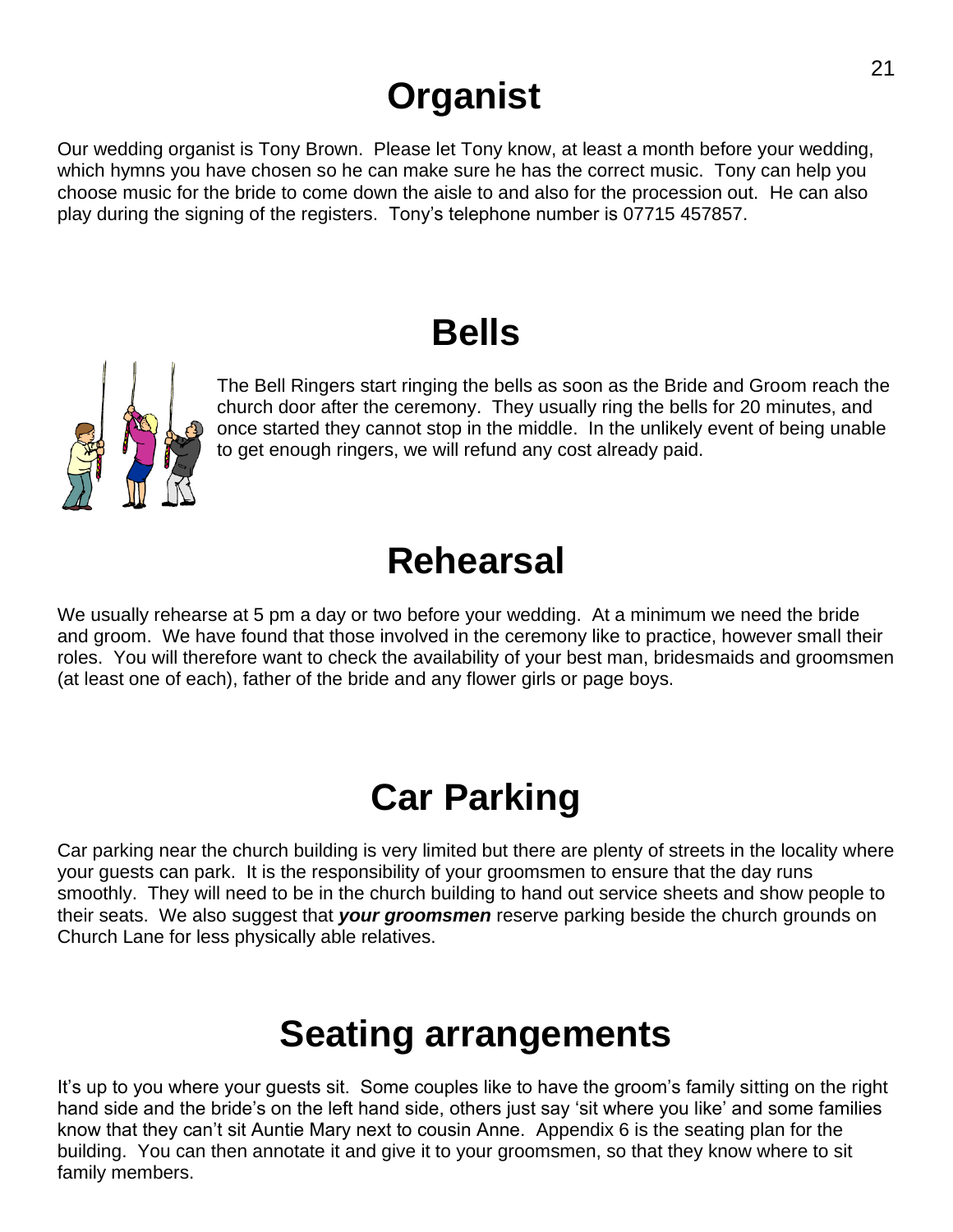# **Wedding Flowers**

We hope you will have a very happy and memorable day, and we wish you every happiness together in the future. At St Andrew's Church the Flower Guild are responsible for organising any flowers you may wish to have in the church building on your wedding day. **Please do not make any additional arrangements.**

Please contact the Flower Guild - Mrs Dianne Loveridge - to arrange a meeting. You can then discuss with her the sort of flowers you would like for your wedding at St Andrew's. We do not usually use any other florists. The Flower Guild has great experience with our building and do a wonderful job.

[Mrs Dianne Loveridge – 24 West Ella Way, Kirk Ella HU10 7UL – 01482 655659]

Please have an initial meeting with her as soon as possible.

Mrs Loveridge will probably want to meet you in the church building itself so that you can choose the location of your flowers. She has a map of the church building showing the usual locations for flower arrangements. She has a list of prices for flowers and for the flower arrangements.

Where there is **more than one wedding on the same day** we invite you to make your own arrangements with the other families involved, to share the cost between you as far as possible, and to reach a compromise solution if your requirements are significantly different from each other.

We suggest that with flowers on the Table, with one or two pedestals in the Chancel, together with decorations for the pillars and the porch, the Church will be more than adequately and tastefully adorned. You can spend as much as you like on flowers, the minimum amount being £75.

The Flower Guild will give you a quotation for the cost of the flowers and other materials. Payment for the flowers should be made at the same time as the rest of the fees are paid. Please make cheques for the flowers payable to the *St Andrew's Church*. Thank you very much.

The ladies of the Flower Guild love arranging the flowers for Weddings, and look forward to decorating the Church building for your own wedding day. They wish you every happiness and God's blessing on your married life together.

After your wedding service the flowers remain in the church building for a week.

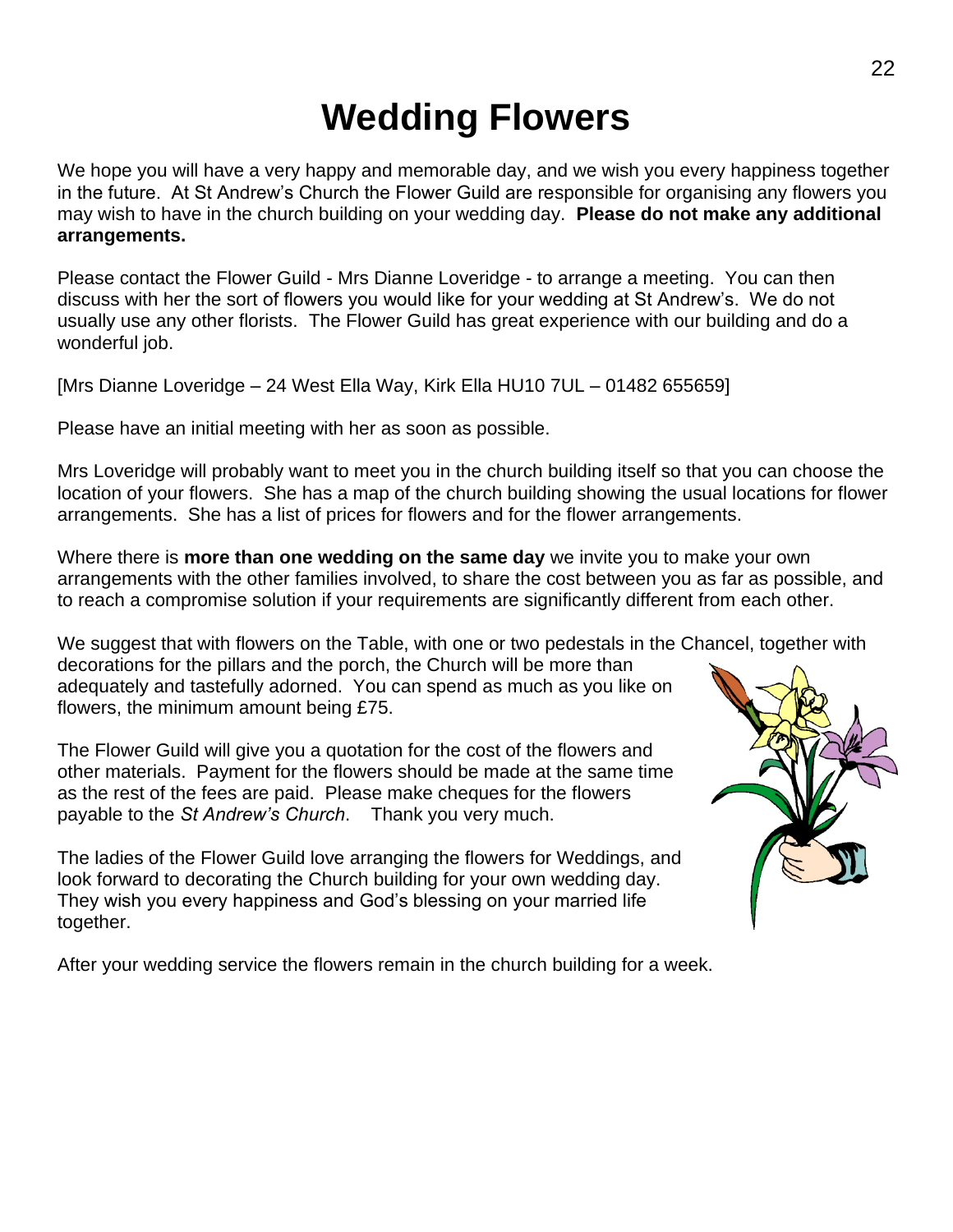# **Crèche**

We believe a marriage blesses the whole community. As such, we love having children at weddings. If you have young children at your wedding service parents may like to know that there are crèche facilities at the back of the church building in the bell tower.



Boxes of toys and children's books can be found in clear plastic tubs. Toilets and baby changing facilities can be found through the brown door at the back of the building.

Please encourage your guests to use these facilities if they have young children but we do ask that the crèche is left as it was found and any used nappies are taken away and disposed of at home.

# **Photographers**

We want to ensure that you and your friends and family are not distracted as you make your vows and celebrate your marriage. So we have some rules which we will ask your photographers to abide by. We ask that they remain within the area of the pews or at the back of the building at all times and to refrain from moving around too much during the service. Most professional photographers know what is acceptable in church and will understand, but we have had experiences of weddings when the photographers have moved around so much they have become centre stage, not the couple being married. Couples have understandably been upset. We are happy to speak to photographers before the service to outline these rules to ensure that you have the best possible day.

# **Video**

Some couples like to have a video recording of their wedding day and this can be done by a professional video recordist or a family friend. Whoever does the recording will need to obtain a Limited Manufacture Licence (LM) and complete our video paperwork. The fee for recording your service at St Andrew's is £50.00. If you're considering having a video of your special day, please ask Jane to send you the appropriate paperwork.

# **Confetti**

Yes, your guests can throw confetti but we do ask that this isn't done until you reach the steps by the pub. Please ask your guests to avoid shiny permanent plastic confetti and use organic confetti which is much better for the environment and the wildlife in the churchyard. How about having bubbles instead?